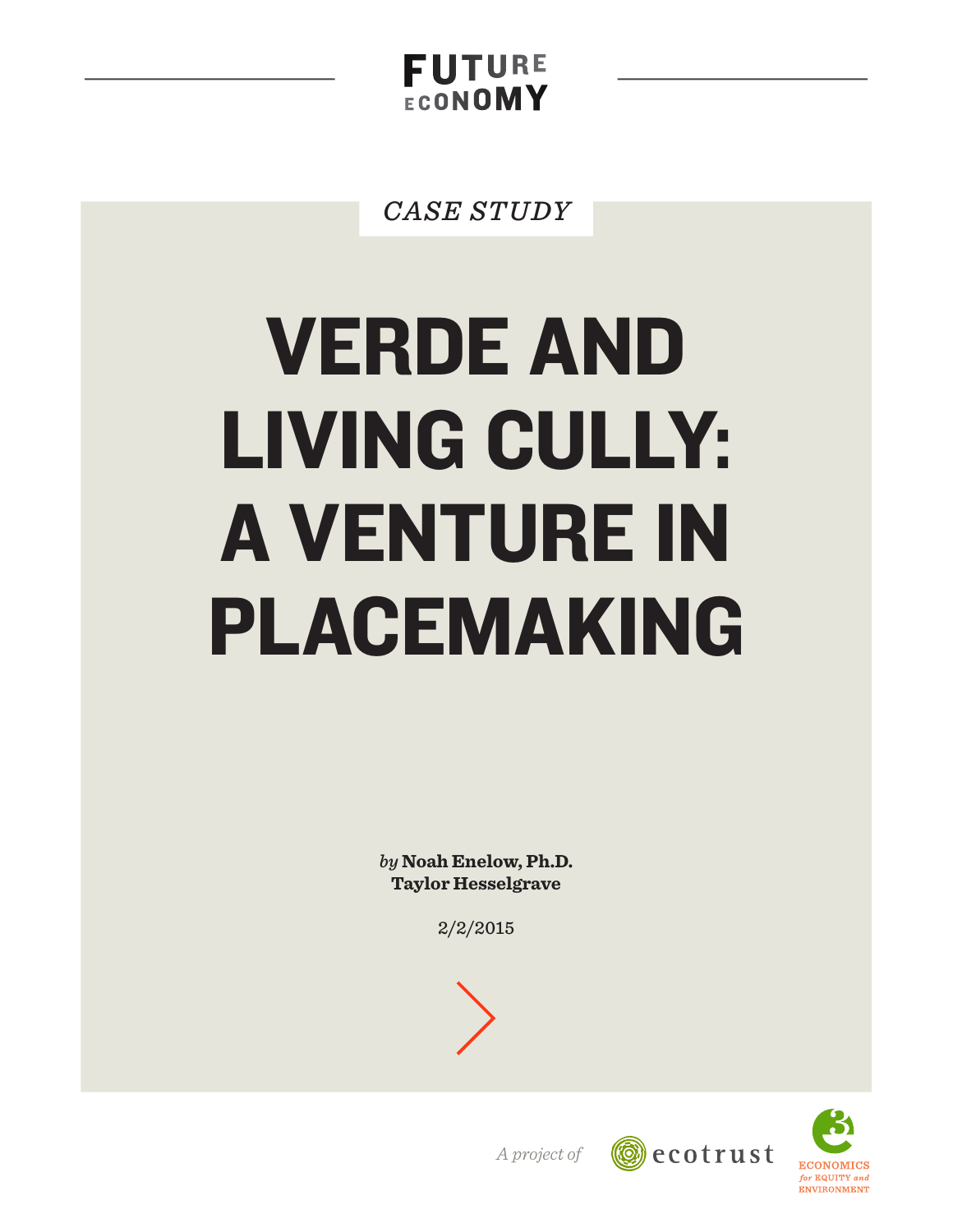# EXECUTIVE SUMMARY

This case study profiles Verde, an innovative nonprofit organization based in the highly diverse, lowincome Cully neighborhood of Portland, Oregon. Verde's mission is to pursue environmental wealth through social enterprise, outreach, and advocacy. It fulfills its mission through operating three social enterprises, developing Living Cully, a neighborhood-wide coalition to fight displacement of low-income residents and residents of color due to gentrification, and advocating for preferential hiring and contracting policies for low-income people and people of color, across public and private sectors.

Over its history, Verde has created 21 full-time, living wage jobs directly, through the operation of three social enterprises: landscaping, nursery, and energy efficient building. Its landscaping business focuses specifically on habitat restoration and green infrastructure, including the building of parks and restoration of natural areas within the neighborhood. In addition, Verde opens up opportunities for ongoing education and workforce training to the Crew Members who work at its social enterprises. Verde also creates job opportunities indirectly by advocating for preferential hiring and contracting policies for low-income people and people of color throughout Portland, with a focus on the Cully neighborhood.

Living Cully represents a holistic approach to placemaking in underserved communities; it calls itself an Ecodistrict focused on social equity, and operates under the slogan, "sustainability as an anti-poverty strategy." The Cully neighborhood has historically suffered from underinvestment, lack of access to environmental amenities and infrastructure, and high levels of local pollution. The work of Verde and its partners in the Living Cully coalition counteracts this history through an integrated series of investments in the neighborhood. Verde and its partners in Living Cully work to build environmental amenities in the Cully neighborhood, including parkland, open space, community gardens, natural areas, and energyefficient affordable housing. Living Cully works through Signature Projects that include the 25-acre Cully Park, 133-unit Clara Vista affordable housing, and 100-unit Cully Weatherization 2.0. Verde serves as the backbone organization of Living Cully, devoting organizational resources to coordinating, fundraising, and data collection for the coalition.

The activities of Verde and its partners have increased income, improved livelihood opportunities, and enhanced access to environmental amenities of low-income people and people of color in the Cully neighborhood. Importantly, these activities are occurring against the backdrop of gentrification in Cully, a result of rising property prices in the City of Portland in general. The Living Cully coalition has developed a coherent strategy for fighting the displacement of low-income residents and residents of color due to gentrification. This strategy includes building, rehabilitating, and preserving a large number of affordable housing units; increasing the rate of local business development and job creation; and assisting lowincome families in achieving economic self-sufficiency through job creation, job training, and a variety of incentive programs. It is too early to tell whether the Living Cully strategy will be sufficient to prevent large-scale displacement from the Cully neighborhood. However, the achievements to date of Verde and its partners in Living Cully are still sufficient to brand it as a successful venture in placemaking.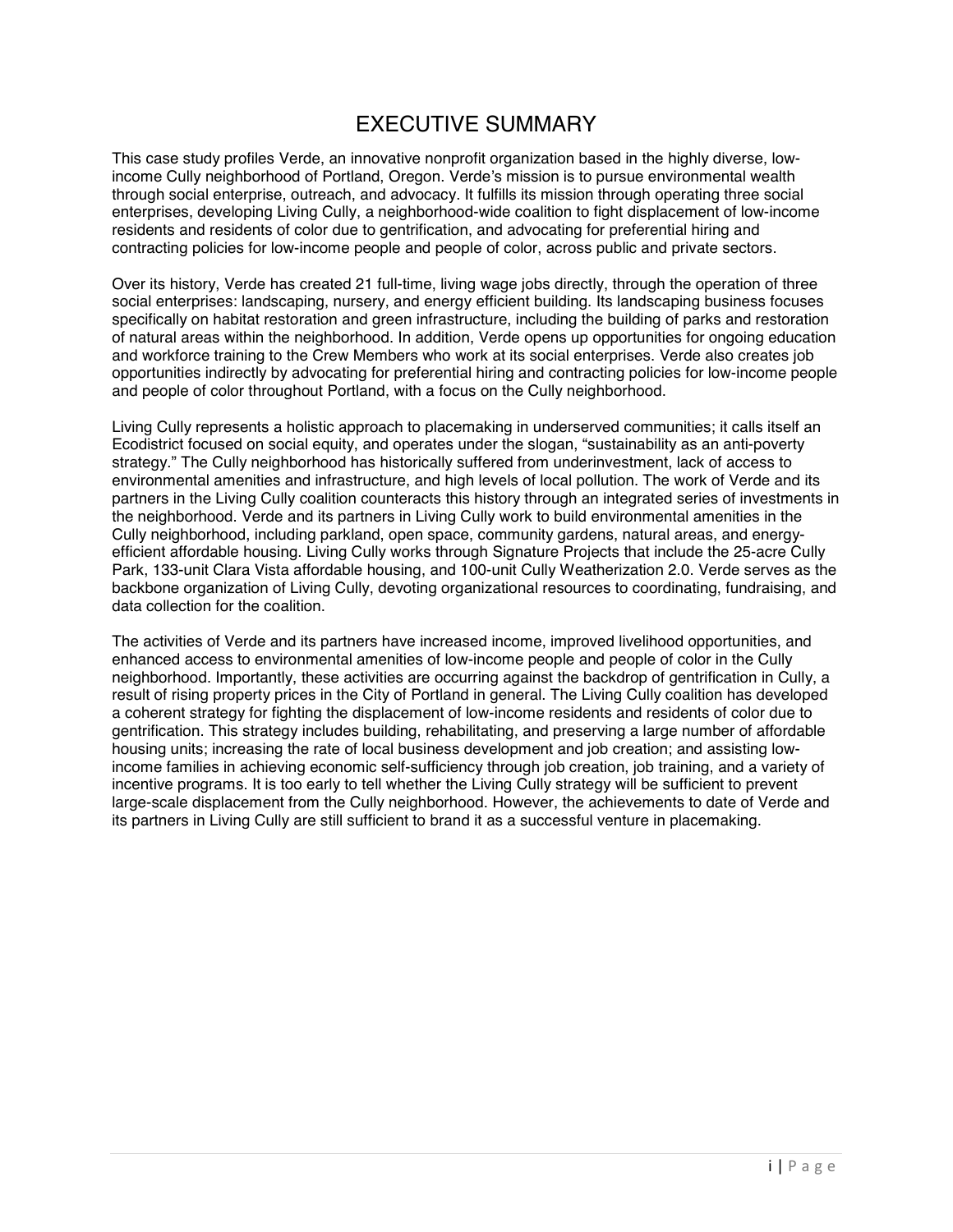# **TABLE OF CONTENTS**

| 1.   |  |  |  |  |
|------|--|--|--|--|
| 1.1. |  |  |  |  |
| 1.2. |  |  |  |  |
| 1.3. |  |  |  |  |
| 1.4. |  |  |  |  |
| 2.   |  |  |  |  |
| 2.1. |  |  |  |  |
| 2.2. |  |  |  |  |
| 2.3. |  |  |  |  |
| 2.4. |  |  |  |  |
| 3.   |  |  |  |  |
| 3.1. |  |  |  |  |
| 3.2. |  |  |  |  |
| 3.3. |  |  |  |  |
| 3.4. |  |  |  |  |
| 3.5. |  |  |  |  |
| 4.   |  |  |  |  |
|      |  |  |  |  |
|      |  |  |  |  |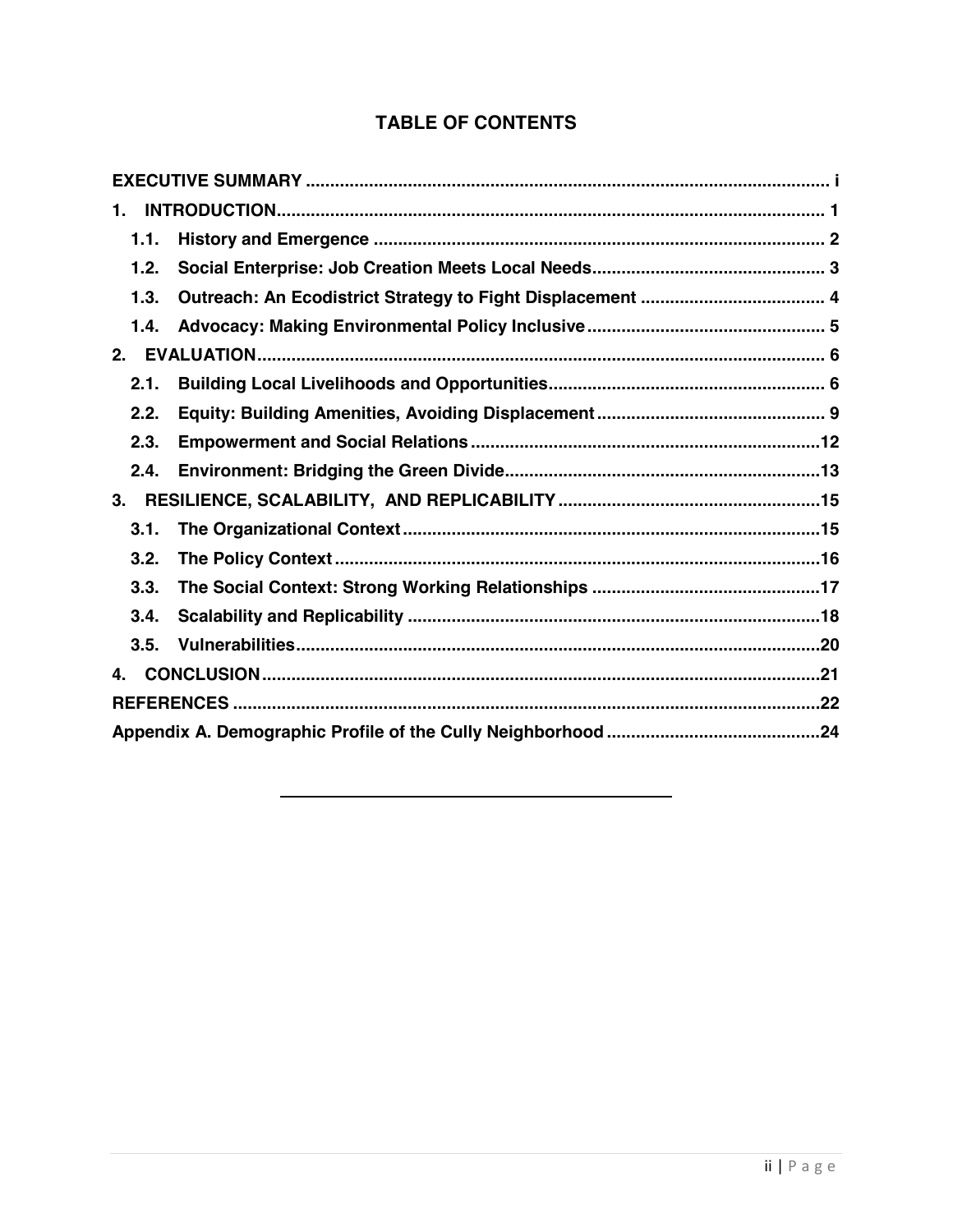## About E3 Network's Future Economy Initiative

In communities across the US, new economic institutions are emerging to challenge business-as-usual. These bold innovations respond to rising inequality, environmental degradation, and economic decline. They may forge the foundation for a more resilient and equitable economy of the future. Despite their potential significance, there is a general lack of awareness of these innovations and their impacts and there has been little systematic economic analysis of these innovations and their contribution to a potential future economy.

The Future Economy Initiative<sup>1</sup> is bringing rigorous economic analysis to these emerging innovations. Our goals are to document and study their social, economic, and environmental impacts and identify factors that contribute to their emergence, success, and limitations. We assembled a team of researchers to design a framework for analyzing future economy innovations and awarded grants to teams of researchers across the country to apply the framework to varied case studies. This case study report is one of seven presenting results of those efforts. We encourage you to explore the other completed case studies and to apply the framework in your own research and share your findings.

For questions or comments on E3 Network's Future Economy Initiative, please contact Robin Hahnel at E3 Network, robinhahnel@comcast.net.

For more information regarding this particular case study, please contact Noah Enelow, Economist at Ecotrust, 721 NW 9<sup>th</sup> Avenue, Suite 200; Portland, OR 97209; nenelow@ecotrust.org; 503-467-0752.

<sup>-&</sup>lt;br>1 <sup>1</sup> The Future Economy Initiative is a program of Economics for Equity and the Environment Network (E3 Network), a national network of economists developing new and better arguments for protecting people and the planet. Through applied research and public engagement, we seek to improve decision making and further understanding of the relationship between economy and ecology. More information available online at: http://www.e3network.org/future-economy-initiative.html.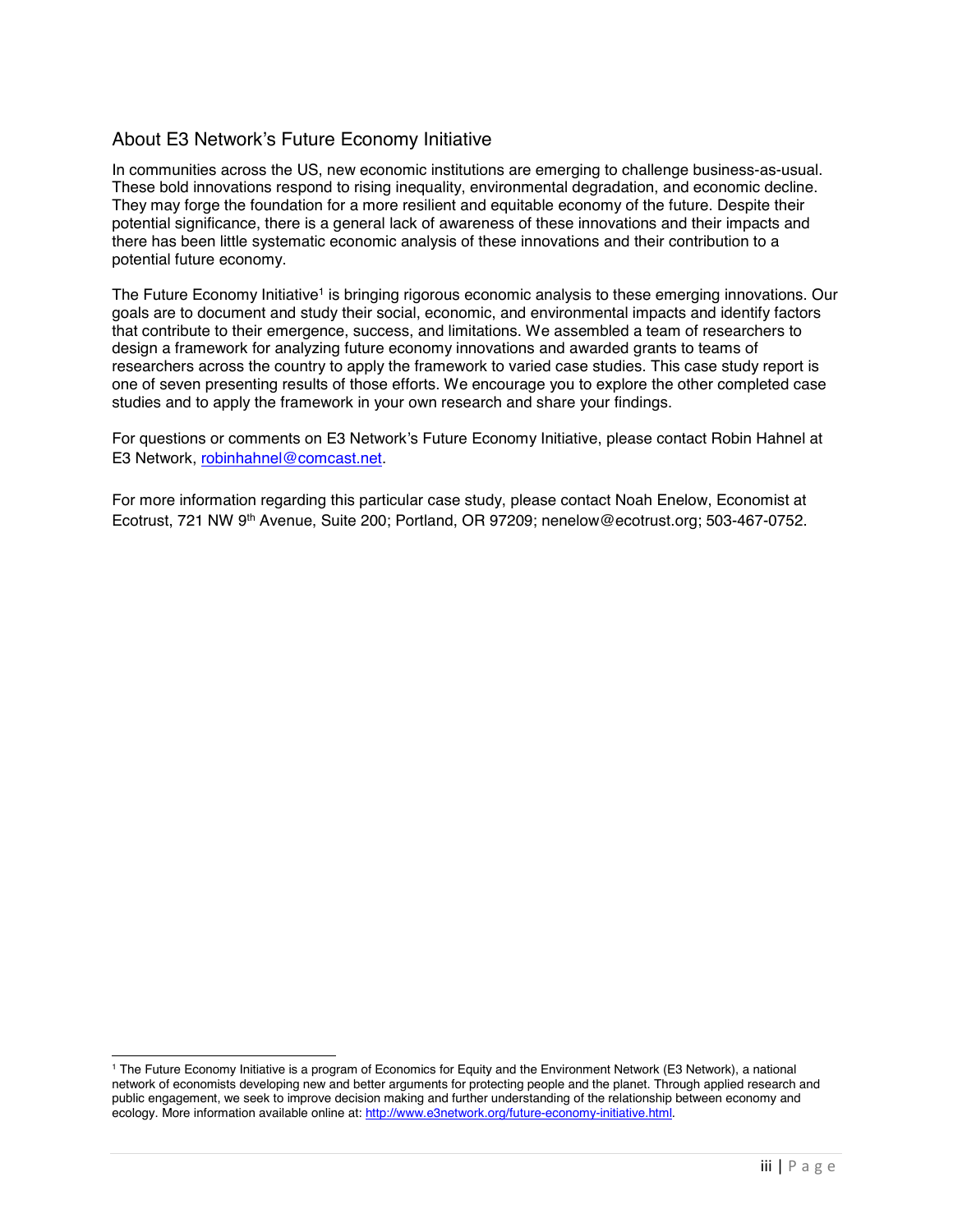## **1. INTRODUCTION**

How can urban neighborhoods revitalize themselves without displacing their most vulnerable residents? How can low-income and minority communities claim their share of environmental amenities? How can organizations, including nonprofits, social enterprises, public agencies, and firms, support the process of placemaking by creating livelihood opportunities within their neighborhoods? The work of Verde, a hybridnonprofit organization in Portland, Oregon, offers some clues to these questions.

Verde's work focuses on the highly-diverse and low-income Cully neighborhood in Portland, OR, which has suffered from high poverty, high unemployment, and lack of basic neighborhood amenities such as street connectivity, parkland, and open space. Approaching the neighborhood from a systems perspective, Verde addresses all of these issues simultaneously through its mission, which is "(to) build environmental wealth through social enterprise, outreach and advocacy."2 To attain its mission, Verde has partnered with a group of related non-profit organizations to respond to three interrelated needs of the Cully neighborhood: lack of neighborhood amenities, lack of job opportunities, and the threat of displacement due to gentrification.

Verde's roots, as an environmentally focused organization based in Portland's Latino (predominantly Mexican and Central American) immigrant community, are reflected in its name, the Spanish word for "green." Yet Verde is an inclusive organization working across all of Cully's communities, which include members of diverse Native American tribes, long-standing Caucasian (White) and African American (Black) residents, and recent immigrants from East Africa.

Verde's structure, on the surface, is fairly traditional: a 501c3 nonprofit organization with executive director, board of directors/advisors, and core technical staff. However, Verde's way of mobilizing community assets, creating jobs both directly and indirectly, engaging partner organizations, and advocating for policy changes, is innovative: it is a whole-systems approach to placemaking in underserved communities.

Verde's innovative character rests on its unique abilities to layer private business revenue with philanthropic and public funding, skillfully convene and orchestrate diverse coalitions of partners to advance a common goal, and articulate clear strategies for policy and market development. For instance, Verde is one of a very few organizations in the United States that uses social enterprise techniques to advance an environmental justice mission. Further, it is one of the few organizations that works under a coalition-based organizing strategy that not only increases a low-income community's access to key environmental resources, but creates local, living wage jobs within that community, under the rubric of the Living Cully Ecodistrict.

The central features of Verde's innovation, which will be analyzed throughout this case study, can be summarized as follows:

- Verde's work in community organizing consists of *three* major roles in community development simultaneously: advocate, convener, and implementer.
- Implementation is realized by the creation of three for-profit *social enterprises* in response to community needs.
- Verde partners extensively with other neighborhood organizations to create an inclusive, placebased coalition housed in a formal structure, the Living Cully Ecodistrict.
- Verde is a rare example of a grass-roots, triple-bottom-line organization. The underlying approach to all of Verde's efforts is a simple but powerful and unifying belief: "Sustainability as an antipoverty strategy."

This case study proceeds as follows. The remainder of Section 1 offers a narrative profile of Verde, including an overview of its history, its basic structure, and its three functions of social enterprise, outreach and advocacy. Section 2 evaluates the impact of Verde and its partner organizations in the

 <sup>2</sup> http://www.verdenw.org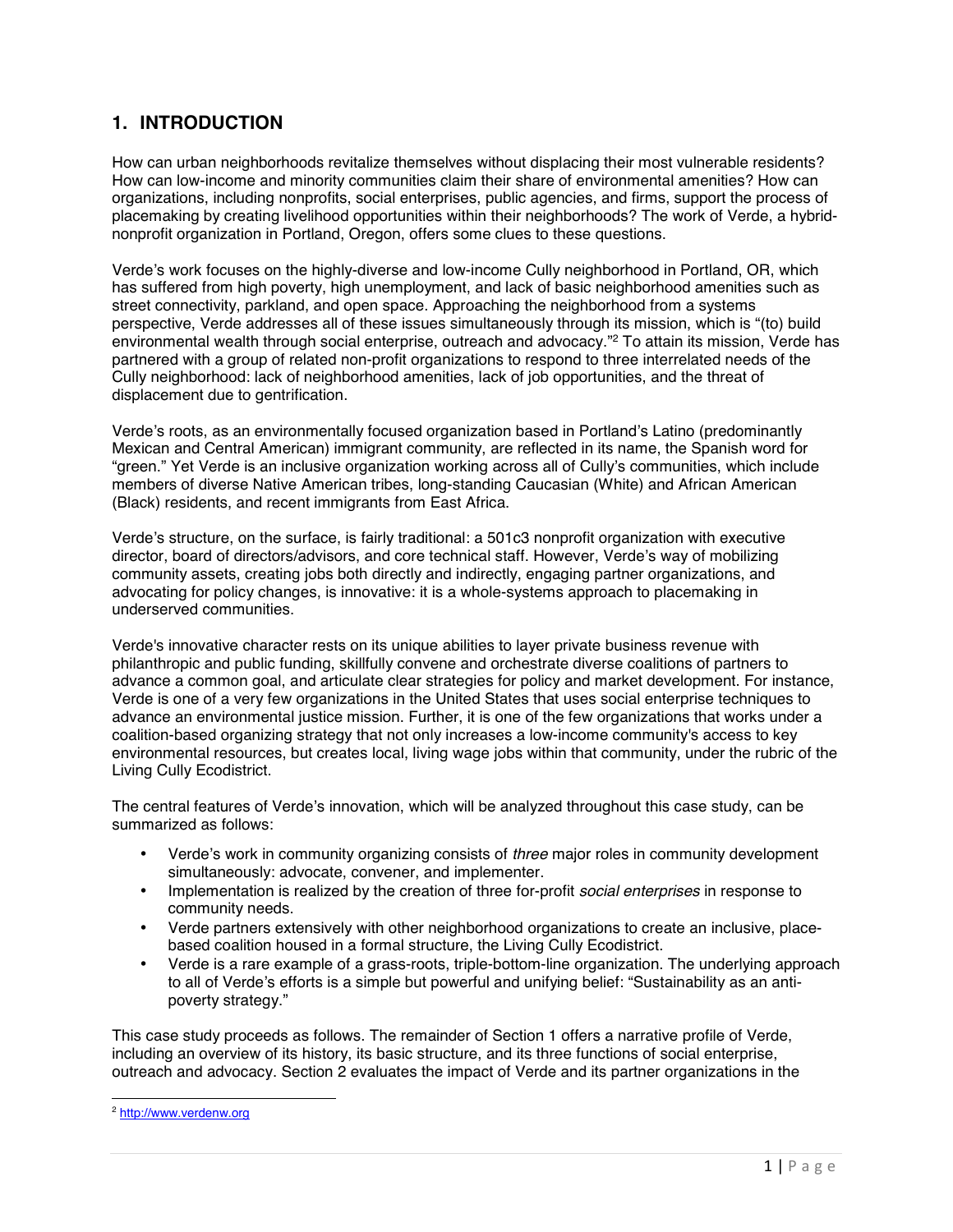Living Cully Ecodistrict, in terms of their joint ability to build livelihoods, foster equitable economic development, and increase access to environmental amenities in a low-income, underserved neighborhood of Portland. Section 3 examines the organizational, policy, and social contexts in which Verde and its partners operate, and evaluates the organization in terms of its resilience, scalability, and replicability. Section 4 concludes.

#### **1.1. History and Emergence**

Verde was founded in 2005 by Alan Hipólito, a community advocate trained as an attorney, and graduate of Lewis and Clark law school. In 2000, Hipólito began working in the Cully neighborhood of NE Portland with long-time affordable housing developer Hacienda CDC<sup>3</sup>. Cully is a highly-diverse, low-income district in Northeast Portland; standing on the site of a longstanding native (Chinook) village called Neerchokikoo, it was an unincorporated area of Multnomah County from first European settlement until its annexation to the City of Portland in 1985. Most of Cully's development occurred between 1910 and 1960. Its character from the outset has had strong rural elements: large lots, unpaved and meandering streets, and low density. The neighborhood is Northeast Portland's largest by land area and population; it encompasses 2,008 acres (over three square miles), and its population as of the 2010 US Census is 13,322. The majority of the neighborhood is zoned for single-family dwellings; only two areas, along the western boundary at N.E. 42<sup>nd</sup> Ave. and the central artery, Cully Blvd., are zoned for commercial activity. The northern edge of the neighborhood, between N.E. Portland Highway and Columbia Blvd., is an industrial area.

Cully's unique combination of rural features, sparse commercial development, and relatively low household incomes have made it relatively deficient in the commercial and recreational opportunities that characterize the rapidly developing inner neighborhoods of Portland. Portland's inner neighborhoods are, in general, highly rich in amenities such as parkland, open space, bike lanes and neighborhood services. Cully, by contrast, suffers from poor walkability, scarce access to transit, relative lack of open space, and an abundance of brownfields – contaminated, post-industrial land. The Cully district also includes the most racially/ethnically diverse Census tract in Oregon by some measures (Cusack 2011). However, Cully has long enjoyed a relatively high percentage of homeownership in comparison to the city average (56% vs. 54%), and an active neighborhood association whose support for the initiatives of Living Cully, and the low-income communities of color that are primary stakeholders in these initiatives, has grown as the profile of the neighborhood has increased (Rich Gunderson, pers. comm., 9/16/14). These factors have led to a fertile environment for Verde to do its work.

Under Hipólito's direction, Verde began in 2005 as a spin-off business from Cully-based nonprofit community development organization Hacienda CDC. The Cully neighborhood has long suffered from lack of decent affordable housing for low-income communities, particularly communities of color, including immigrants. Hacienda is Cully's largest affordable housing developer, as well as Oregon's largest Latinoled, Latino-serving organization. Since 1992, Cully's affordable housing needs have been addressed by Hacienda, which to date has built a housing community of 2,000 residents, 60% of whom are Latino. Though known primarily as an affordable housing developer, Hacienda takes a holistic approach to community development through a diverse array of programs and services. It works to increase quality of life for low-income Latinos and other underserved groups through providing affordable housing, along with complementary services that include education, family support, homeownership counseling, workforce development, and microenterprise. Though Hacienda's primary focus is on Latino immigrant communities, its mission is inclusive and seeks to engage all low-income community members who stand to benefit from its programs and services.

Verde's split from Hacienda allowed it to pursue a separate mission and strategy, providing additional services that would complement and strengthen Hacienda's mission, but could not be efficiently pursued by Hacienda itself. For instance, the first contracts pursued by Verde's flagship social enterprise, Verde Landscape, were for landscape maintenance on Hacienda's residential properties. The majority of

 <sup>3</sup> http://www.haciendacdc.org/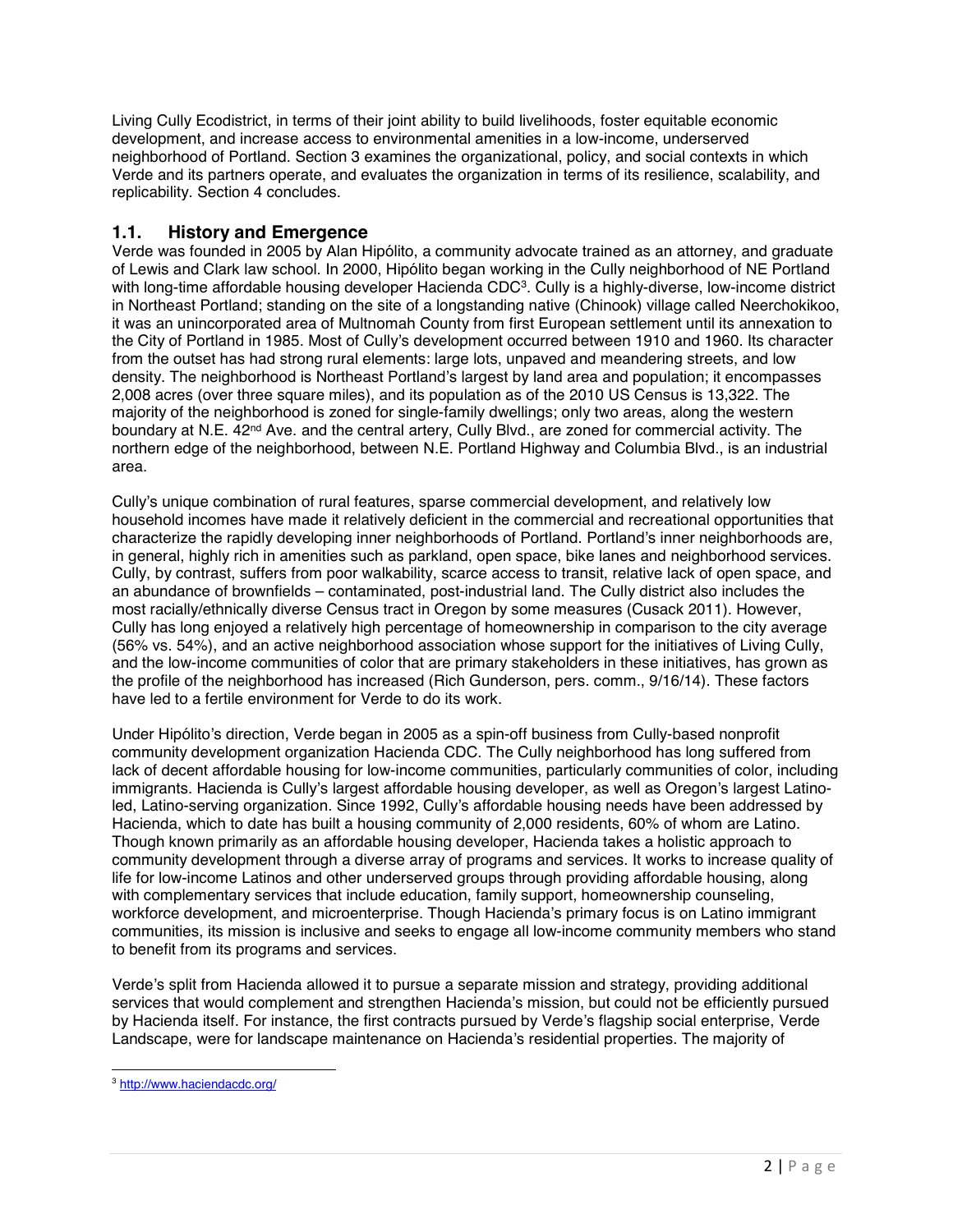Verde's social enterprise recruitment and community outreach activities take place in and around Hacienda developments (Virtue Ventures 2013). Subsequently, Verde's additional social enterprise activities have worked in symbiosis with other neighborhood nonprofits: for instance, its nursery business operated at the headquarters of Native American Youth and Family Center (NAYA) from 2009-2012; its activities have included workshops for youth participants in NAYA and Hacienda programs.

## **1.2. Social Enterprise: Job Creation to Meet Local Needs**

The crucial innovative feature of Verde is its ability to work on several interrelated fronts at once that include both direct entrepreneurship and a variety of forms of community organizing. Verde's relatively simple internal structure allows it to act as an effective hybrid of revenue-making social enterprise and grant-funded nonprofit. This hybrid of community advocacy, outreach, and entrepreneurship is relatively rare among nonprofits: a close comparison would be Sustainable South Bronx, which, like Verde, works on a place-based strategy to create environmental justice and green job training in a single low-income district of New York City.4

Verde creates jobs directly, through investing in and developing three interrelated social enterprises:

- (1) A successful landscape business (Verde Landscape);
- (2) A small-scale nursery that provides material for the landscape business (Verde Nursery); and,
- (3) An energy business currently under incubation (Verde Energy).

Verde's social enterprises were founded and developed based on careful assessments of community capacity and local and regional needs. They serve the community both directly, by creating jobs and providing low-cost services to homeowners and affordable housing developers, and indirectly, by bringing in revenue from contracts with municipal agencies, nonprofits, institutions and the private sector that are then spent within the community, giving rise to multiplier effects.

Verde's social enterprises operate under business names (DBAs) as divisions of the nonprofit. This structure allows the parent nonprofit to solicit resources that can benefit the component enterprises, including grants, in-kind contributions of resources such as equipment or workforce training, and cash donations. These additional resources act as subsidies to cover the variety of programs that Verde offers the employees of its social enterprises (called Crew Members). Programs include on-the-job training (OJT), professional licenses and certifications, English as a second language (ESL), general educational development (GED) test preparations for high school equivalency, individual development accounts (IDA) for personal financial planning, and others (Verde 2013b; Virtue Ventures 2013). Verde employs a Training Liaison to develop and implement individualized learning plans (ILPs) for each Crew Member. Crew Member positions are designed to be temporary, 3.5 years in length: the enterprise then seeks to place "graduating" Crew Members at competitive private sector firms, or assist them in starting independent small businesses. Recently, Verde has placed Crew Members at private sector landscaping and nonprofit positions (Verde 2014c). Verde provides training to its Crew Members free of charge, and covers all fees associated with exams and certifications. The details of job creation, increased wages and benefits, and long-run impacts of training programs and related services can be found in Sections 2.1.3 and 2.2.1.

Complementing its social enterprises, the Verde organization engages in extensive outreach and policy advocacy around improvements in environmental amenities and neighborhood services, and policies to increase the provision of family-wage jobs and affordable housing to low-income communities and communities of color. The work of the coalition of nonprofits on the district-level strategy called Living Cully: A Cully Ecodistrict, offers an introduction and context for Verde's outreach and advocacy work. Living Cully will be discussed in the next section.

 <sup>4</sup> http://www.ssbx.org/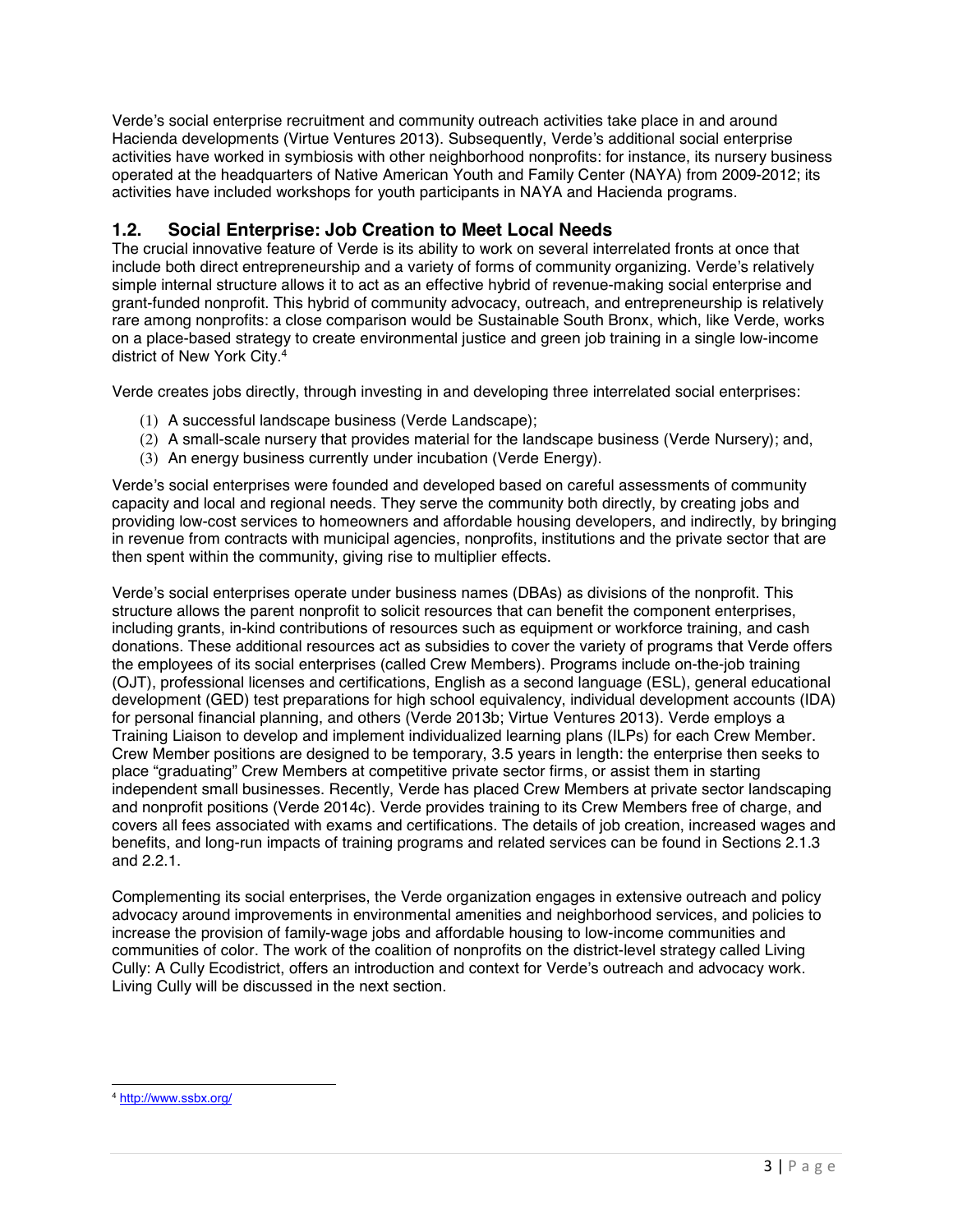## **1.3. Outreach: An Ecodistrict Strategy to Fight Displacement**

#### 1.3.1. Living Cully: A Different Kind of Ecodistrict

A prime example of Verde's innovative character lies in its adaptation of a relatively new neighborhood planning concept, the Ecodistrict, as a neighborhood organizing strategy, which takes the name of Living Cully: A Cully Ecodistrict. Ecodistricts are neighborhoods committed to accelerating sustainability that integrate building and infrastructure projects with community and individual action. Yet the Ecodistrict concept, as currently applied, has tended to focus predominantly on technical innovations: district energy systems, smart grids, or integrated stormwater management facilities (such as green streets), for instance. Verde and its partners' use of the term focuses instead on increasing the access of low-income communities, and communities of color, to environmental assets. In short, Living Cully is unique among Ecodistricts in its focus on equity and its participatory approach to organizing. In defining itself as an Ecodistrict, Living Cully makes use of the concept developed by a Portland-based nonprofit organization called EcoDistricts<sup>5</sup> (formerly the Portland Sustainability Institute), which has developed a formal protocol<sup>6</sup> to guide planners in developing neighborhoods. Living Cully, however, has chosen not to use the framework in order to set its own priorities, focusing on implementing its vision of "sustainability as an anti-poverty strategy" (De Falco et al, 2013). The Living Cully coalition complements Verde's social enterprise efforts by directly addressing the issue of human well-being in the Cully district through a collaborative, participatory neighborhood organizing process.

Verde's adaptation of the Ecodistrict concept evolved out of the coalition-based organizing of a network of nonprofits in Cully. This original group of coalition-builders included Verde, Hacienda (discussed above in Section 1.1); and the Native American Youth and Family Center (NAYA), a wraparound services organization for Native families. In 2010, under Verde's leadership these three organizations united to form Living Cully. In 2013, Habitat for Humanity became the fourth organization to join the Living Cully coalition, focusing on rehabilitating and developing energy efficient, single-family housing, land acquisitions, and developing a shared vision for neighborhood revitalization. Through its Memorandum of Understanding (Living Cully 2014) and ongoing coordinating work, the Living Cully coalition has defined and articulated a unified strategy for improving neighborhood assets while opposing the displacement of low-income residents, and residents of color, from the neighborhood.

While Verde is only one of four key nonprofit organizations that comprise Living Cully, it plays the role of the *backbone organization*, as defined explicitly by the Memorandum of Understanding that serves as the coalition's statement of purpose (Living Cully 2014). Though all of the above-named organizations have provided important strategic resources to the Ecodistrict organizing effort, Verde's outreach work has spearheaded the effort and given it direction. Verde also provides coordination, financial management, data management, and business services to Living Cully. In turn, Living Cully projects provide business opportunities for Verde's social enterprises, and thereby job opportunities for low-income residents of Cully, predominantly recent Latino immigrants and people of color. Verde also coordinates the antidisplacement and neighborhood walkability projects of Living Cully. In the broadest terms, Living Cully provides opportunities for Verde to enhance its mission of building neighborhood environmental wealth.

A recent announcement issued by Verde, upon receiving a \$1.25 million allocation from Portland Parks and Recreation (PPR) for the building of Cully Park, serves as an illustration of Living Cully's ability to unite disparate, though related issues and diverse populations into a single, internally coherent strategy for place-based investment. The announcement reads as follows (emphasis added):

In Living Cully, *we reinterpret sustainability as an anti-poverty strategy*, a means to address community disparities in education, income, health, housing and natural resources by concentrating environmental investments at the neighborhood scale. This award speaks to the power of the Living Cully model: *the community set the agenda*; Verde and its Living Cully Partners aligned systems and pursued resources in response to the community's voice; and the

<sup>-&</sup>lt;br>5 http://ecodistricts.org/

<sup>6</sup> The Ecodistrict protocol is summarized here:

http://ecodistricts.org/wp-content/uploads/2013/03/EcoDistricts\_Protocol\_Executive\_Summary\_ISSUE\_6.242.pdf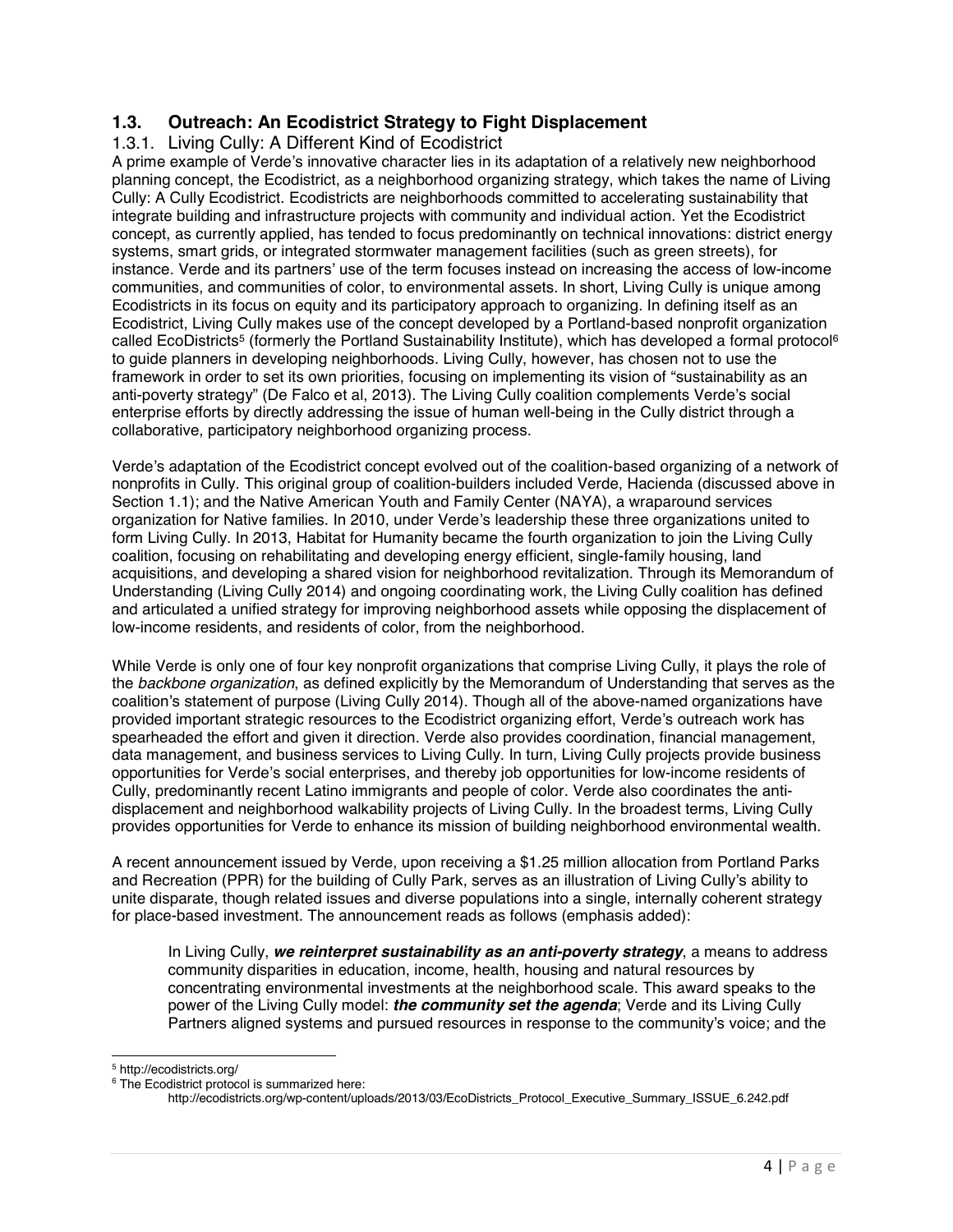resulting investment makes a real difference in the lives of Cully's low-income people and people of color. (Verde 2014)

1.3.2. "A Concentrated Series of Investments": Living Cully Signature Projects De Falco et al. (2013) describe Living Cully as "a concentrated series of investments in the Cully neighborhood." These investments, dubbed Signature Projects, focus on increased access to parkland and open space, development and rehabilitation of affordable housing, workforce training, youth engagement, and single-family home weatherization.

All of the Living Cully Signature Projects are selected and designed specifically to oppose and counteract the involuntary displacement of low-income residents and residents of color. In 2013, the Living Cully partners requested a study, implemented by a group of Portland State University planning students, to identify strategies to prevent the displacement of low-income Cully residents. The study (Bañuelos et al. 2013a), based on extensive conversations with Cully residents, neighborhood leaders, nonprofit organizers, local business people and City officials, identified 36 separate recommended actions, grouped into three priority areas:

- (1) Preserve housing affordability
- (2) Retain existing neighborhood businesses
- (3) Help families achieve economic self-sufficiency

Each Living Cully Signature Project addresses one of these three priority areas. For example, the Clara Vista affordable housing rehabilitation project expands the supply of affordable multi-family housing (priority area 1), and improves the quality of the existing housing stock. The Cully Park project, in addition to providing a significant neighborhood amenity, focuses on hiring local contractors to provide planning, design, landscaping, and construction (priority area 2), and paying living wages to local workers (priority area 3). The Cully Weatherization 2.0 project helps families stay in their homes by providing energy efficiency upgrades free or at very low cost (priority areas 1 and 3). These projects will be discussed in more detail in Sections 2.4.1 and 2.4.3 below.

#### **1.4. Advocacy: Making Environmental Policy Inclusive**

As noted above in Section 1.2, the blending of three strategies — business development, community outreach/organizing and policy advocacy — is at the core of Verde's innovative nature. Verde combines functions of business development, community organizing, and strategic planning to develop a vision for neighborhood development that places the relationship between people and environmental assets at the center. This coordinated set of activities advances the core guiding principle of "sustainability as an antipoverty strategy" (see section 1.3 above).

Verde's advocacy work is integral to the success of its strategy. The organization's ability to create jobs directly is limited by its capacity to raise revenue through contracting; its ability to influence the neighborhood through outreach extends to the neighborhood's borders. Verde's advocacy work allows it to reach outside the neighborhood to the municipal, county, regional, and state levels, to promote the mission of making environmental policies more inclusive of low-income communities and communities of color. The organization is thus able to generate an impact beyond what it would accomplish working with social enterprises and other neighborhood-based organizations alone.

An example of Verde's advocacy in action is its contribution to the board of Clean Energy Works Oregon (CEWO), a nonprofit partner based in Portland. CEWO works to implement energy efficiency solutions for homeowners at low cost. Verde has worked to increase participation of low-income people and people of color in CEWO's programs, including the application of High Road contracting and hiring standards for all CEWO projects. The High Road approach ensures inclusion of and economic equity for historically underrepresented communities and economically disadvantaged populations (CEWO 2012). The approach includes application of a project contracting tool, originally called the Community Workforce Agreement, which consists of a series of benchmark standards on contracting, hiring, and wages. These standards are discussed further below in Section 2.2.2.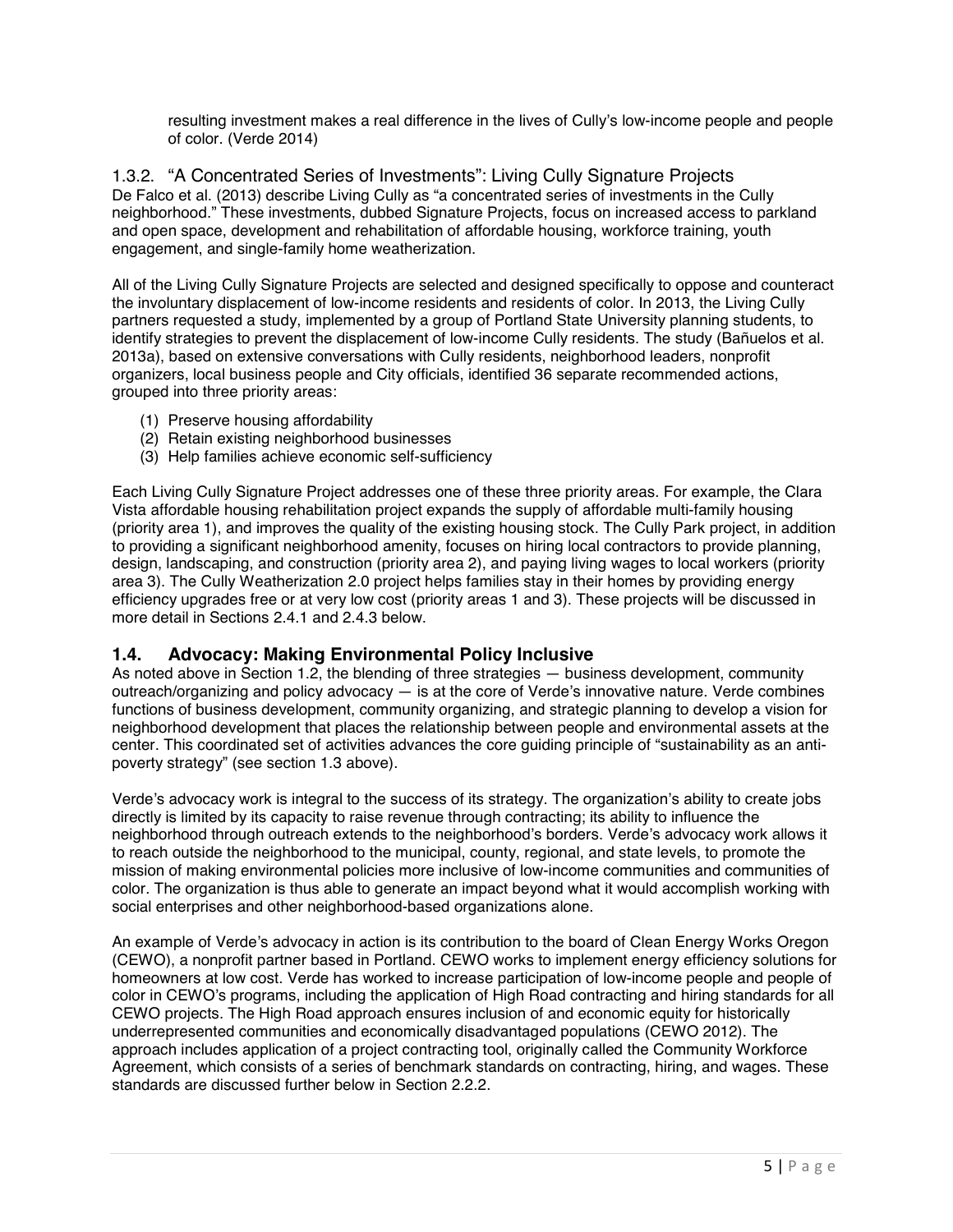# **2. EVALUATION**

The innovative approach described in Section 1 of this case study has provided Verde and its partners with a strategy and framework for action in improving the lives of Cully residents. But what impacts have these investments had to date? And what impact are they projected to have into the future? This section describes the impacts of Verde's social enterprises, along with selected Living Cully Signature Projects, using quantitative data collected from Verde and Living Cully. Numerically speaking, these impacts are relatively small when considered on the level of an entire city; on a neighborhood level, however, they are significant.

## **2.1. Building Local Livelihoods and Opportunities**

#### 2.1.1. Needs

As stated above in Section 1, Verde's mission is to build environmental wealth; this wealth meets community needs in the Cully neighborhood in three major ways. First, Verde's social enterprise and outreach functions provide all neighborhood residents with much-needed environmental amenities, of which Cully Park is the prime example. Second, Verde's social enterprise work meets the neighborhood's needs for local, living wage jobs that provide pathways towards skilled professional careers. These jobs, discussed further in Sections 2.1.2, 2.1.3, and 2.2.1, allow Crew Members to build both financial wealth and human capital. Third, through its outreach and advocacy functions, Verde and its partners in Living Cully meet community members' needs for a voice in municipal and regional decision-making, and a pathway for direct, meaningful participation in community development.

This fine-grained, grassroots community organizing process has the additional effect of increasing neighborhood safety, improving residents' access to information, and empowering residents to advocate for themselves. For instance, in 2013 Verde undertook a GIS analysis of pedestrian safety in and around the Cully Park site, as part of its Living Cully Walks initiative, a project designed to connect low-income residents and residents of color to existing and new parks and open spaces, while identifying barriers to access (Kocsis 2013; Verde 2014).The analysis discovered a cluster of vehicle-pedestrian crashes in close proximity to the west entrance of the park site, at the corner of NE 72<sup>nd</sup> Ave. and NE Killingsworth St. The report has been used by Verde to make recommendations for expansion and closer placement of traffic calming devices, as well as expansion and rehabilitation of sidewalks. The Living Cully Walks initiative has also engaged in extensive outreach and community participation, discussed further below in Section 3.4.

#### 2.1.2. Work and Employment

Verde's social enterprise, outreach, and advocacy functions work together to provide Cully neighborhood residents with stable, living wage work and employment. The nonprofit itself employs 9 core staff members, including the social enterprise Program Managers and the Living Cully Coordinator. Verde is in the process of hiring one more full-time staff member, a communications coordinator for Living Cully. The Verde social enterprises also employ their own staff. The Landscape social enterprise currently employs 6 full-time, year-round Crew Members, who receive living wages, full benefits and opportunities for training and education at no cost. In addition to the Crew Members, as of 2012 the landscape also employs seasonal staff at 6 full-time equivalent (FTE) positions. Verde pays seasonal workers living wages but does not enroll them in benefits or training programs. Verde Nursery, the organization's second functioning social enterprise, employs one full-time Program Manager but no year-round Crew Members. The third social enterprise, Verde Energy, is currently being reformulated as licensed general contractor Verde Builds. When Verde Energy was in operation, it employed 6 full-time, year-round Crew Members.

Yet social enterprise is only one way in which Verde creates employment for low-income residents of Cully. The organization also works to ensure that publicly funded development projects occurring within the Cully neighborhood hire businesses and residents from within the neighborhood as much as possible (see Section 2.1.3). The Cully Weatherization 2.0 project, discussed in Section 2.4.3 below, and the Cully Park project, discussed throughout Section 2, also work to create local jobs by ensuring local hiring of contractors and workers wherever possible. Through its advocacy, Verde also works to implement High Road standards for all development projects within Cully; these standards, discussed below in Section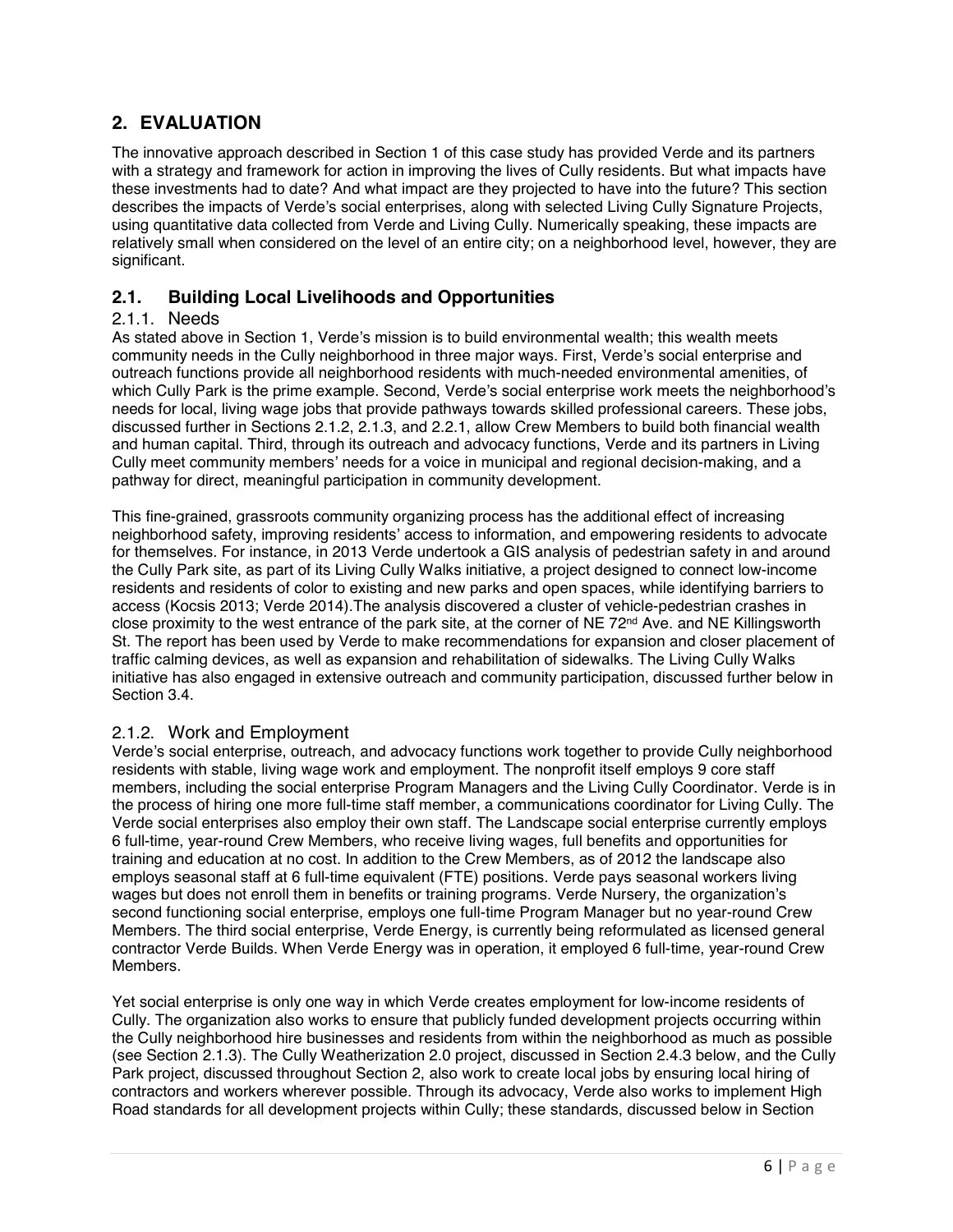2.2.2, ensure living wages for all workers, as well as targeted hiring and contracting to underserved populations. The Cully Weatherization 2.0 project is expected to create 10 FTE, living wage jobs and weatherize 100 homes owned and occupied by low-income families.

#### 2.1.3. Income and Livelihood

The work opportunities generated by the careful orchestration of Verde's social enterprise, outreach and advocacy functions have provided neighborhood residents with increased household incomes and improved livelihoods. For instance, Verde Landscape pays entry-level workers \$12/hour, rising to \$14/hr the second year and \$15/hour the third year. These wages exceed the living wage threshold for a single adult in Multnomah County (\$9.42/hr); the entry level wage for Verde Landscape Crew members is 24% higher than the single-adult living wage. The third-year wage for Verde Landscape Crew members is close to (1.1% lower than, or \$374 less than) the living wage threshold for two adults (\$15.18/hr). If the Crew Member has a family with children, then his/her spouse need only make \$6,892/yr to cover the expenses of a single child, and \$9,894/yr to cover the expenses of two children. (MIT 2014)

Further, Verde Landscape's wage schedule represents significant increases over the wages that Crew Members had been receiving at their previous jobs. According to data from Verde (2014g), the average wage received by Crew Members at their previous jobs was \$9.93, with no benefits. The hourly value of benefits for first-year workers was \$2.22, and for second- and third-year workers it was \$2.62. Table 1 (below) summarizes the differences between Verde's wage schedule and the average wages previously received by Crew Members. For instance, in Year 2, Verde Landscape Crew Members made an average of 50% more, including the value of benefits, than they had at their previous jobs. Assuming 2080 paid work hours per person per year, this hourly wage increase translates to an additional \$13,915 /year per person.

|                               | Average<br><b>Previous</b><br>Waqe | Verde<br>Year 1 | Verde<br>Year 2 | Verde<br>Year 3 |
|-------------------------------|------------------------------------|-----------------|-----------------|-----------------|
| Wages (\$/hr)                 | \$9.93                             | \$12.00         | \$14.00         | \$15.00         |
| Benefits (\$/hr)              | \$0.00                             | \$2.22          | \$2.62          | \$2.62          |
| Total (\$/hr)                 | \$9.93                             | \$14.22         | \$16.62         | \$17.62         |
| Difference (\$/hr)            |                                    | \$4.29          | \$6.69          | \$7.69          |
| Difference $(\frac{5}{yr})^7$ |                                    | \$8,923         | \$13,915        | \$15,995        |
| Difference (%)                |                                    | 43%             | 67%             | 76%             |

#### **Table 1. Verde Landscape: Comparison of Current to Previously Earned Wages**

*Source: Current Study, Verde (2014g)* 

Verde's outreach and advocacy efforts have also contributed to increasing incomes and providing livelihood for its Crew Members, as well as other low-income neighborhood residents. Specifically, Verde's outreach has allowed low-income neighborhood residents to claim a share of the revenues of ongoing neighborhood development projects as part of the Living Cully coalition. For instance, during the construction phase of the Cully Park project, to date 9.5% of wages (\$4,141) have been paid to workers living within the 97218 ZIP code, which encompasses the Cully neighborhood (as well as Portland International Airport). Upon completion, Verde's aims for the project are to increase this percentage to 20% (Living Cully 2014b).

#### 2.1.4. Opportunities

Verde's programs have created opportunities for public participation, education, training, and community engagement in a variety of ways. While Verde's social enterprises have created an *intensive* set of opportunities for the professional and personal development of its Crew Members, its outreach activities

 $\frac{1}{7}$ <sup>7</sup> Assumes 2080 paid work hours/person/year.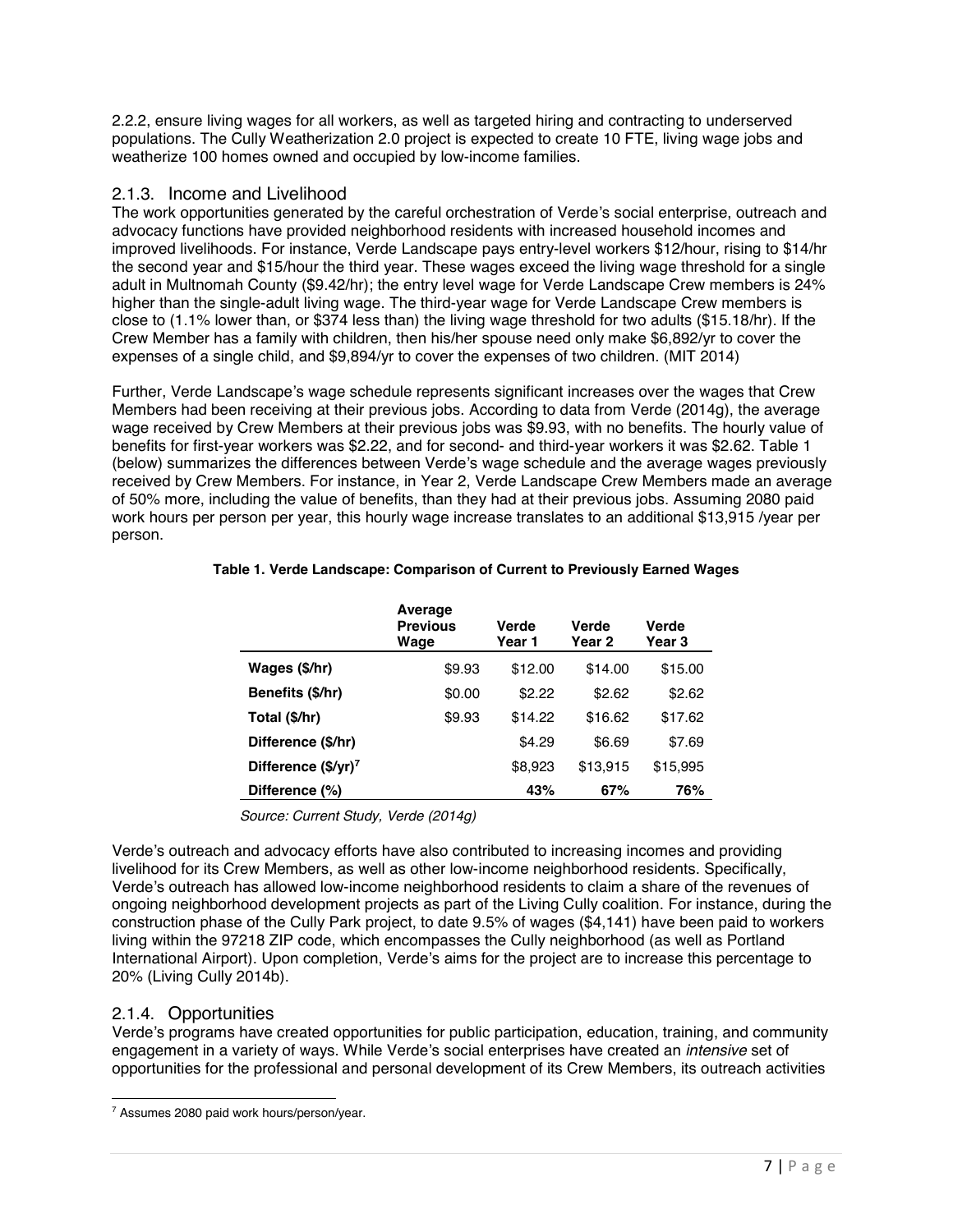have created *extensive* opportunities for broad-based public participation at levels of time commitment that are within reach of community members.

The intensive opportunities generated by Verde's social enterprises for their Crew Members go beyond work-related trainings to include general education, financial literacy, and entrepreneurship readiness. For instance, an Individual Learning Plan (ILP) for a Verde crew member may consist of general trainings such as English as a Second Language (ESL), computer skills, CPR/First Aid, and Financial Capabilities. The plan may also include professional landscaping certifications such as Irrigation Installation, Equipment Maintenance, Rain Garden Installation, and the Landscape Maintenance Technician certification from Oregon Landscape Contractors Association (OLCA). Finally, the plan may include the setup of checking, savings, and Individual Development Accounts (IDA) for the purpose of asset building.

Verde's outreach activities have generated substantial opportunities for public participation within the neighborhood, strengthening social cohesion and providing residents with an increased sense of belonging. For instance, the building of Cully Park, one of Living Cully's Signature Projects, has occurred with extensive public participation in park design; the official title of the project, *Let Us Build Cully Park!*, reflects the orientation towards public input. The park design process was specifically structured to be participatory, cross-generational, and inclusive: a total of 116 youth and 170 adults participated in design workshops facilitated by highly skilled professionals. Professional contracting for the design phase of the Cully Park project channeled \$133,137 in revenue to targeted (minority- and women-owned) businesses, 41% of the total design spending (Verde 2014).

The Cully community garden (0.6 acres), located at the southeastern corner of Cully Park, offers neighborhood residents an opportunity to engage in home food-growing, as well as meet and interact with their neighbors. Community gardens offer a large set of social and environmental co-benefits, including food production and food security, educational opportunities, aesthetics, biodiversity and stormwater absorption and filtration (Lovell 2010). The Cully Park tribal gathering garden, to be located within Cully Park, in addition to offering the co-benefits mentioned above, will also provide the neighborhood's Native American tribal communities the opportunity to tend and harvest culturally appropriate plant material; details of this garden are discussed in Section 2.4.2 below.

#### 2.1.5. Public Sector Impact

The role of the public sector, as both a partner and a constraint on implementing Verde and Living Cully's neighborhood vision, is best understood in the context of the neighborhood's history. As Section 1.1 above explains, Cully is a historically underserved, underinvested neighborhood, which has suffered neglect as the inner Portland neighborhoods have become rich in amenities. Yet, through a combination of skillful social advocacy and entrepreneurial drive, Verde and its partners in Living Cully have been able to attract a diverse array of public sector resources.

As an illustration of Cully's relative underinvestment, the Coalition for a Livable Future's Regional Equity Atlas (2014) derived an index of proximity to parks, natural areas, greenspaces, water access points, and recreational facilities. Measured across 374 neighborhoods in the three-county Portland Metropolitan Area, Cully's level of access to these amenities ranked 278<sup>th</sup>, similar to other underserved neighborhoods in East Portland such as Sumner ( $279<sup>th</sup>$ ), Parkrose Heights ( $280<sup>th</sup>$ ), and Argay ( $298<sup>th</sup>$ ).

The City of Portland's role in Cully's development has increased over the course of the late 2000s and early 2010s. In response to demonstrated need, the City of Portland has begun generating an increasing volume of funding and support resources to Cully; for instance, in 2013 the Portland Parks and Recreation contributed \$1.25 million to the development of Cully Park, funded by System Development Charges. The public sector has played two additional crucial roles in the process of neighborhood organizing in Cully: technical assistance in park and open space development, and assistance in affordable housing development. Importantly, these supportive roles were spurred by the advocacy efforts of Verde and its Living Cully partners, as well as the Cully Association of Neighbors.

These initiatives are subject to significant policy constraints. Most importantly, Oregon is one of only two states in the United States that bans local governments from inclusionary zoning policies; local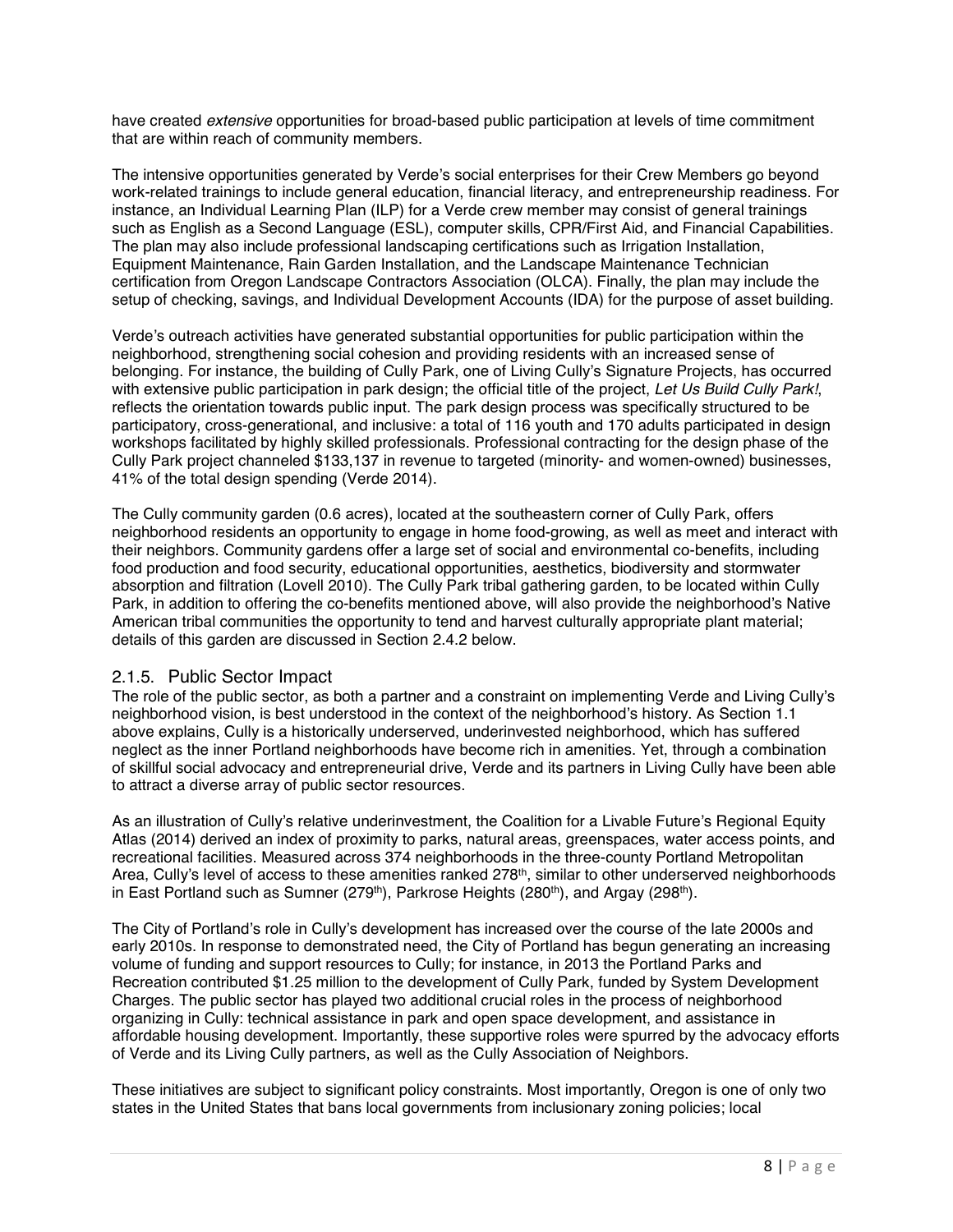governments, including Portland, have limited tools to require developers to build affordable housing units (see Section 3 below). Given that ban, the achievements of Hacienda in particular, in building durable, affordable multi-family housing, are all the more impressive.

## **2.2. Equity: Building Amenities, Avoiding Displacement**

The Cully neighborhood's relative lack of amenities is a case of environmental injustice: Portland, like many cities in the country, suffers from a green divide along lines of class and race. Since the 1970s, Portland has become a national model for a livable city, with walkable neighborhoods, abundant parkland and access to trails, natural areas, and robust pedestrian and bicycling infrastructure. Yet over the course of this development, low-income communities and communities of color have largely been left behind. Such communities, displaced from inner neighborhoods and concentrated in East Portland, have lacked access to healthy food, walkable streets, open space and parkland, clean air and water.

Recently, the Cully neighborhood has begun to see an influx of middle-class, predominantly White/Caucasian people, seeking affordable real estate with large lots on which to engage in homesteading or urban agriculture. As a result, gentrification has begun to occur in Cully. Gentrification is a market-driven process by which middle- and upper-income socioeconomic groups displace lowerincome groups from a neighborhood or district through bidding up the value of residential and commercial property. It is generally understood to have a racial dimension, in which middle- and upper-income groups tend to be white, and lower-income groups tend to be communities of color. Bates (2013) defines gentrification as follows, following Freeman (2005): "Gentrified neighborhoods are defined… as those with a greater than average increase in educational attainment and house prices from a starting point of below average incomes and housing stock, and a change in racial demography due to white homebuyers." Gentrification processes can be distinguished from revitalization of neighborhoods; while revitalization can involve an increase in class and racial diversity, gentrification implies homogenization over time, as lower-income socioeconomic groups, and communities of color, are displaced involuntarily.<sup>8</sup> Gentrification, in this sense, leads to the fragmentation of low-income communities, which can have significant negative consequences on physical and mental health, access to services, accessibility to jobs, educational outcomes for children, and neighborhood residents' sense of belonging (Bates 2013).

Evidence from public sector documentation indicates that Portland policymakers are aware of the negative impacts of gentrification, though the city's response to the issue has been slow. Specifically, the Portland Plan (City of Portland 2014) identifies harms from gentrification and declares a guiding principle of equitable development for the city, recognizing its historical failures to promote socially equitable housing policies (Bates 2013). In August 2012, the Portland City Council adopted Resolution 36953, which called for a coordinated effort by city bureaus to study and prevent displacement in Cully. (Banuelos et al. 2013a)

Despite the stated intentions of the Portland City Council, low-income residents in Cully remain vulnerable to displacement as neighborhood property values rise; of the three Census tracts in Cully, Bates (2013) finds one to be in early stages, and two in the middle stages of gentrification. In this context, renters are disproportionately susceptible to displacement. Banuelos et al. (2013b) found that renters in Cully were more likely to be severely cost-burdened from housing than renters in Portland as a whole: 42% of Cully renters spend more than 50% of their income on housing, compared to 27% of Portlanders as a whole. Of all residents (renters and homeowners), large families (5 or more persons) were significantly more likely than small families to spend more than 50% of their income on housing (29% vs. 15%). Severe cost burdens from housing are a leading indicator of future displacement, as families seeking to reduce their housing costs will be likely to seek more affordable options in other neighborhoods, including outlying suburbs.

Recent planning efforts initiated at the city level, while addressing the lack of amenities in Cully, have not incorporated policy tools to stem displacement, nor have they addressed the neighborhood residents'

<sup>-&</sup>lt;br>8 <sup>8</sup> This discourse is complicated by the fact that "gentrification" is sometimes used as a synonym for "revitalization." In this usage, the vision for the future Cully promoted by Verde and its partner organizations can be expressed as "gentrification without displacement." However, it is simpler to speak of "revitalization" as the goal rather than distinguish between variants of gentrification.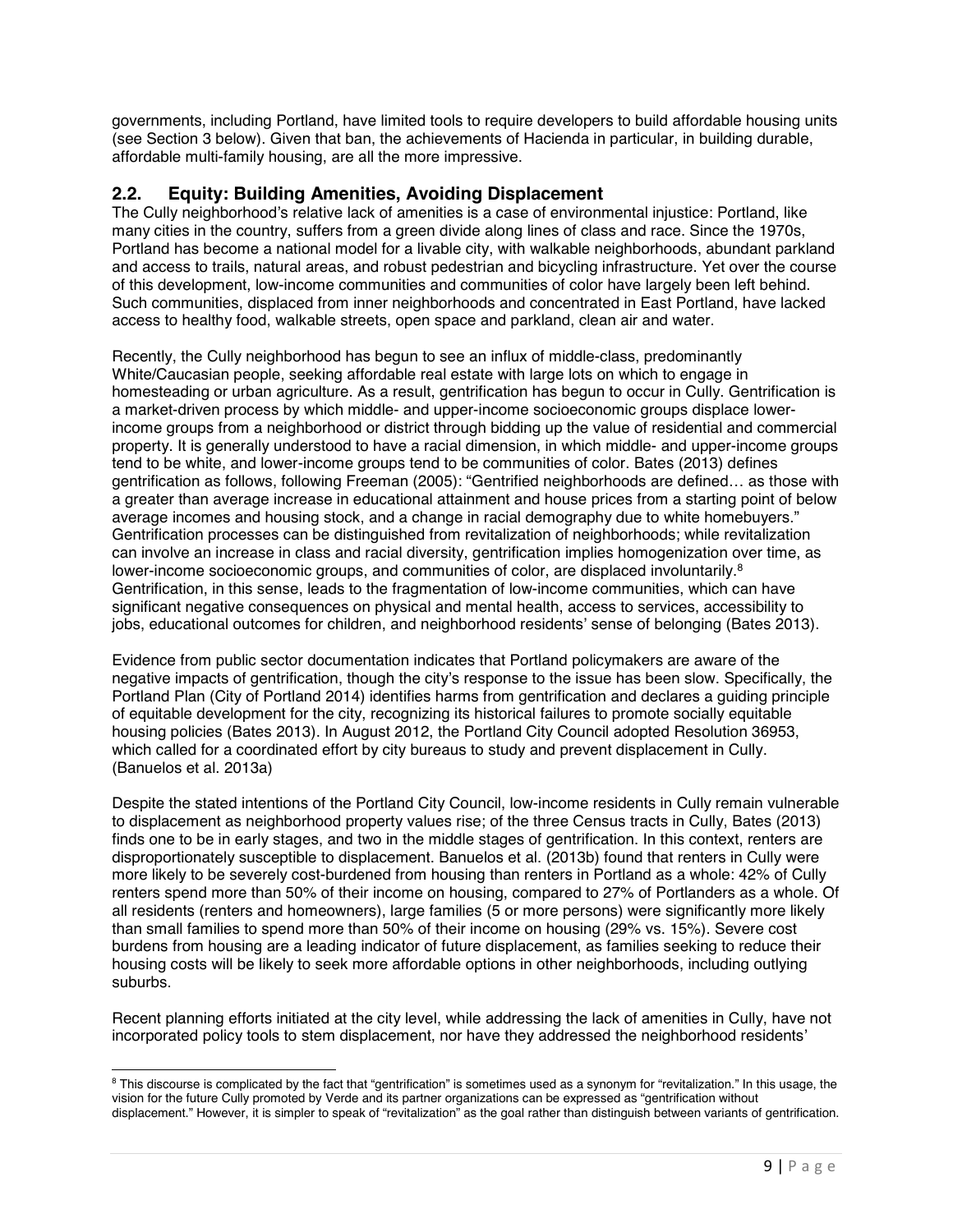complementary needs for employment and income. For example, the 2011 Cully Boulevard Green Street Project, initiated by the Portland Bureau of Transportation (PBOT), incorporated street improvements in Cully Boulevard that included wider sidewalks, bike lanes and cycle tracks, planting strips, curb cuts and traffic signals. However, these plans did not incorporate local hiring agreements, nor did they take steps to increase housing affordability in proximity to the boulevard. Verde's Living Cully Coordinator Tony De Falco noted in regard to the Cully Green Street project: "We worked hard to get local hiring and job opportunities, and out of the \$5.6 million contract, we got \$50,000. That's not a win for us. (The street improvements) are great – but if you do a project like this enough times in a neighborhood like this, property values will increase without corresponding benefits to the community." (pers.comm, December 2012) The disappointing experience of the Cully Green Street was one factor that inspired the Living Cully coalition to become more proactive in pursuing its vision of Cully Park, discussed below in Section 2.4.

The work of Verde and its partners in Cully provide an example of the incorporation of equity into institutions of economic development. Behind the scenes, Verde and its partners have engaged in consistent and careful efforts to build equity into public sector contracting agreements, expand workforce training opportunities for disadvantaged people, maximize the inclusiveness of the neighborhood planning process, and expand dramatically disadvantaged peoples' access to environmental assets and amenities at the household, neighborhood, and district level. The following sections provide some basic indicators of the achievements of Verde and its partners in Living Cully to date, and makes some projections of the likely impact of the current portfolio of intended and proposed projects.

#### 2.2.1. Income

As stated above in Section 2.1.3, Verde pays its full-time workers (called Crew Members) an entry-level wage of \$12/hour, rising to \$14 after one year and \$15/hour after two years. The entry level wage is nearly the median hourly wage for the most comparable BLS occupation category, 37-3011: Landscaping and Groundskeeping Workers (\$12.30), and the second- and third-year wages exceed the mean wage for that category of \$13.80 (BLS 2014). These wages are significantly higher than the next most comparable occupational category, 45-2092: Farmworkers and Laborers, Crop, Nursery and Greenhouse, for which median and mean are \$9.30 and \$10.31, respectively. Crew Members also receive full medical, dental, vision, and prescription coverage; Verde also offers up to \$225/month towards dependents' health insurance premiums. BLS (2014) reports that 69% of workers in the broad industry category of "Construction, extraction, farming, fishing and forestry" have access to medical insurance, with 54% of industry workers taking up the insurance. However, among workers in the lowest quartile (25 percent) of the wage distribution, only 34% have access and 20% have taken up the insurance.

Verde's provision of a competitive wage, full benefits, and on-the-job training, is significantly superior to the alternatives its Crew Members face. Leaving aside health benefits, dependent care benefits, and training opportunities, Verde's social enterprises offers their Crew Members a highly competitive wage. Table 1 below compares the Verde average annual salary, assuming year-round full-time employment (2080 hours), to the average annual salaries of Latino males in the Portland-Vancouver metropolitan statistical area (MSA) with education levels at or below high school diploma, at varying age ranges. Data on average wages by age and ethnicity/race comes from the Integrated Public Use Microdata series (iPUMS), maintained at the University of Minnesota. Wage/salary measurements were last taken in 2011; data are converted to 2013 USD.

According to the iPUMS data, Verde Crew Members in their first year earn more income than the average across their comparison group within greater Portland, for two of the three age ranges; the exception is the group of workers between 45 and 54 years of age, for which Verde Crew Members earn 10.5% less. This difference, however, does not take into account the added value of fully funded individual health benefits, subsidized premiums for dependent health care, and free trainings and professional certifications. Once the full dollar value of these additional benefits are taken into account for both Verde and the comparison groups, it is likely that the Verde Crew Member's entry level wage exceeds those of all comparison groups. By the third year of employment, Verde workers are earning considerably more (11.8% - 38.3%) than the average across their comparison group based on wages alone.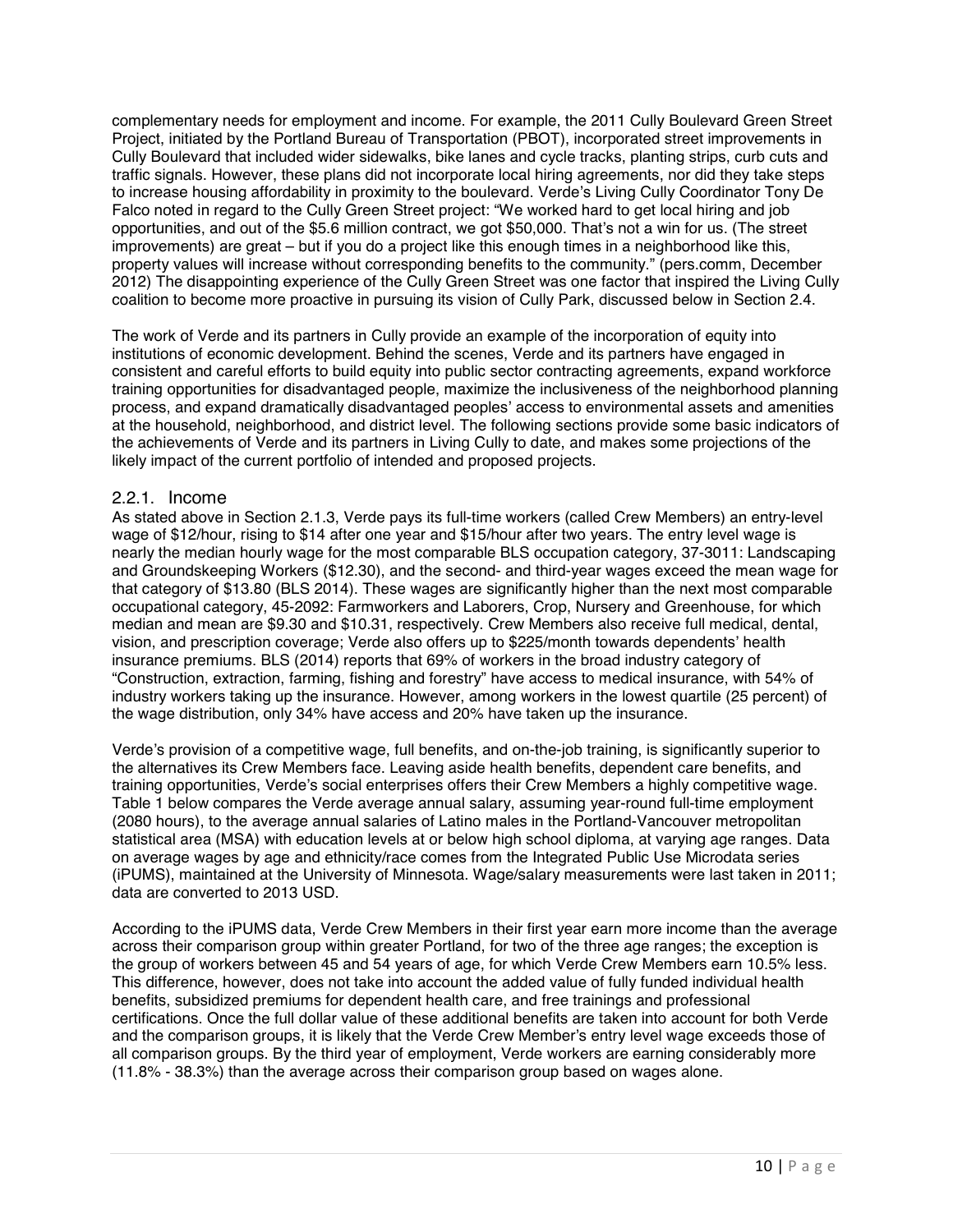#### **Table 2. Verde Salaries vs. Comparison Group, Portland MSA**

| Age<br>Range | Metro<br>Average<br>(2013 USD) | Verde<br>Average<br>(1 <sup>st</sup> Year) | Verde<br>Average<br>(3 <sup>rd</sup> Year) | <b>Difference</b><br>Verde 1st<br>Year | <b>Difference</b><br>Verde 3rd<br>Year |
|--------------|--------------------------------|--------------------------------------------|--------------------------------------------|----------------------------------------|----------------------------------------|
| 25-44        | \$23.904.80                    | \$24.960                                   | \$31,200                                   | 4.4%                                   | 30.5%                                  |
| 45-54        | \$27.904.32                    | "                                          | $^{16}$                                    | $-10.5%$                               | 11.8%                                  |
| 55-64        | \$22.556.35                    | "                                          | $\epsilon$                                 | 10.7%                                  | 38.3%                                  |

 *Source: iPUMS (2014), current study.* 

#### 2.2.2. Broad-Based Benefits through High Road Standards

Verde's advocacy work has ensured benefits for disadvantaged community members by inserting equity language into project agreements for Living Cully Signature Projects. The Cully Weatherization 2.0 project, which incorporates High Road labor and contracting standards, offers a prime example. The High Road standards, discussed briefly above in Section 1.4, consist of a series of benchmark indicators for contracting, hiring, and wages. They are as follows:

- 30% of all project hours will be worked by historically disadvantaged minorities
- 20% of all project dollars will be contracted to minority-owned and/or women-owned businesses
- 80% of all workers hired will be "local" (hired from within a 50-mile radius)
- Wages paid will be no less than 180% of Oregon state minimum wage, with all workers either covered by full benefits or paid an additional \$2.50/hour

The High Road standards aim to affect significantly the profile of hiring and contracting for development projects in Cully. In Multnomah County as a whole, in the last measured year, only 3.0% of firms were owned by African Americans and 3.0% of firms were owned by people of Hispanic/Latino descent. Women-owned firms made up 31.6% of total firms (US Census Bureau 2014).

Evidence from occupation average wages indicates that High Road is a moderately effective way of promoting wage fairness. The minimum High Road wage is either \$16.38 per hour with benefits, or \$18.88 per hour without. The Oregon state minimum wage is \$9.10/hour. However, the largest groups of workers on key Living Cully Signature Projects will be in a few occupational categories, of which we examine two: 37-3011: Landscaping and Groundskeeping Workers, and 47-2016: Construction Laborers. As stated above, median and mean wages for category 37-3011 in the Portland metropolitan area are \$12.30 and \$13.80 respectively; median and mean wages for category 47-2016 are \$18.29 and \$18.92 respectively (BLS 2014). High Road minimum wages are thus 17% higher than mean wages for 37-3011 and 14% lower than mean wages for construction laborers. However, High Road minimum wages that include the wage premium in lieu of benefits are virtually identical to (0.002% lower than) mean wages for construction laborers.

Though the Cully Wx 2.0 project is not yet in operation, we can infer the likely distribution of project hours, wages and benefit from previous projects conducted by CEWO. The most recent CEWO High Road Dashboard (CEWO 2014) indicates that average wages for CEWO construction workers were \$20.99/hour, 10.4% higher than average wages for construction workers in the Portland metropolitan area. 80% of all prime contractors and 42.86% of all subcontractors provided health insurance to their employees. 46.9% of all project labor hours were performed by people of color, including 39% by Hispanics/Latinos; 9.9% of all project labor hours were performed by women. 36.5% of all project dollars were contracted to minority-owned, women-owned, and emerging small businesses (MWESB). Of the 397 workers hired by CEWO, 21 were formerly incarcerated.

The Cully Wx 2.0 project aims to retrofit, weatherize, and/or upgrade 100 homes. As general rules of thumb, one FTE worker will be hired for each additional 10 houses weatherized, per year; average dollar value of CEWO weatherizations is \$10,000 per house (Kelly Haines, pers. comm., 9/16/14) Thus, Cully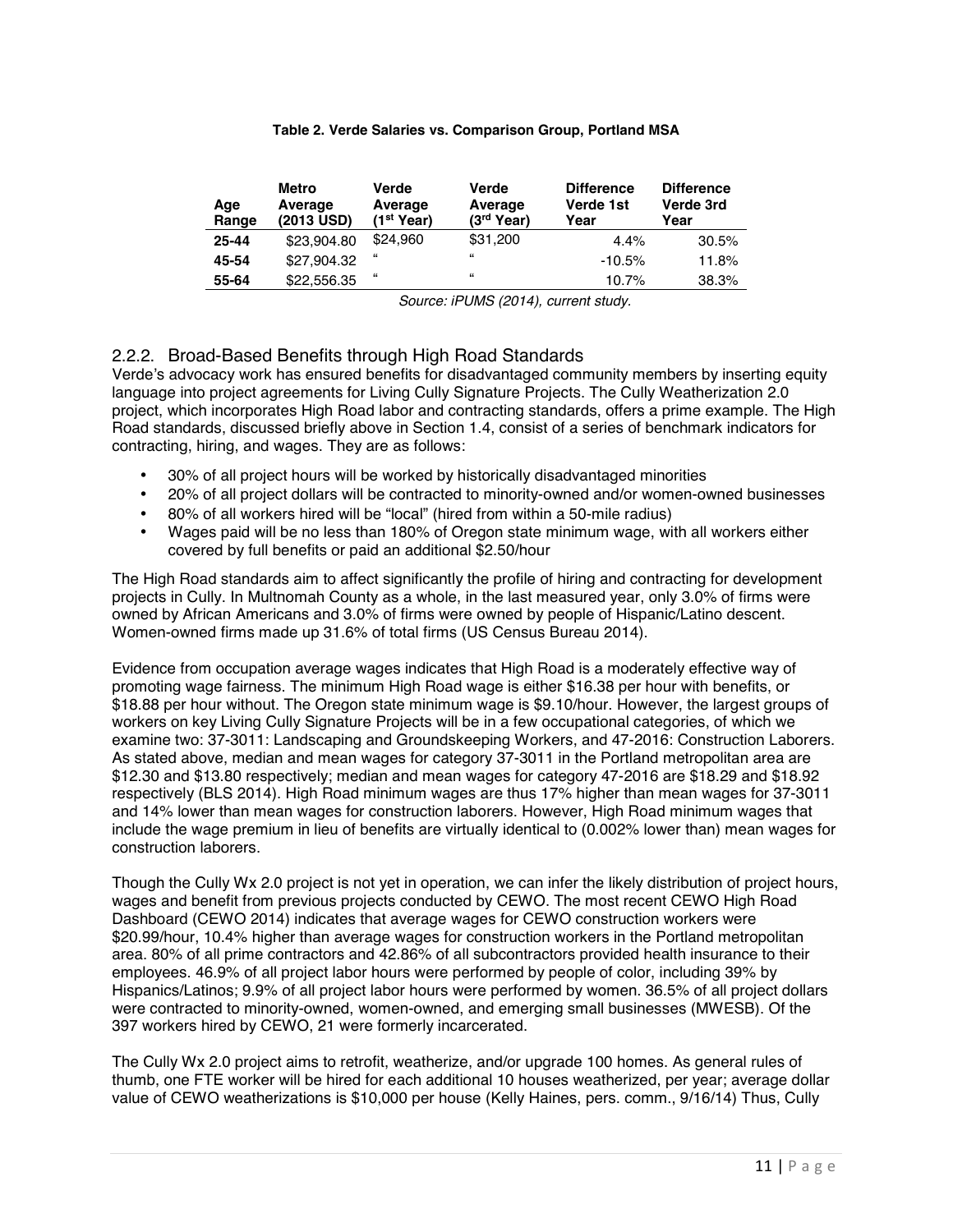Wx 2.0 will hire an expected 10 FTE on a total project size of \$1 million. Based on the High Road percentages given above, and assuming an equivalence of 2080 labor hours per person, per year, the project will hire a total of 4 Latinos, 4.7 (or 5) people of color total, and one woman. It will contract \$365,000 to MWESB; it will pay \$205,198 in wages to people of color, including \$174,637 to Latinos, and \$43,659 to women.

#### 2.2.3. Access to Environmental Amenities

As discussed above in Section 1.1, the Cully neighborhood has historically suffered from lack of access to basic neighborhood amenities and services, including environmental benefits such as parkland, open space, and proximity to habitat. While 49% of residents of the greater Portland region live within 1/4 mile of an urban park, in Cully this proximity is enjoyed by only 24% of residents; in Cully, each acre of parkland serves 2,780 residents, compared to a regional average of 780 residents/acre. And while 64% of residents of greater Portland live within ¼ mile of bird, fish, or other wildlife habitat, for Cully that figure is only 5% (Verde 2014e). In short, Cully residents are on the wrong side of the Green Divide (Brooks 2014).

For this reason, many of the key equity variables pursued by the Living Cully coalition members involve *access.* The Living Cully Performance Indicators, developed by PolicyLink and agreed upon by Verde, Hacienda, NAYA, and Habitat, provide additional measurements of increased access to environmental assets for Living Cully residents. These indicators include measurements of increased access to parks, open space and riverfront; bike paths; culturally relevant plant material; and healthy recreational activities (e.g. walking trails). Verde and its partners in Living Cully have been working since 2013 to document these indicators.

The transformation of the Cully Park site from a waste landfill into a neighborhood park is the prime example of increased access to environmental amenities. From the 1950s through 1980, the site was operated as a sand and gravel mine; once depleted of raw material, the site became a special waste landfill that accepted construction, industrial and non-putrescible, though toxic, municipal waste. This landfill is currently capped with a 30-mm lining and approximately two feet of soil and grass. It produces methane, which is collected on-site and burned in a small facility near the site's entrance. The building of Thomas Cully Park will dramatically increase the degree of access of Cully residents to parkland and open space; park access in Cully will improve from 2,780 residents/acre to *454 residents/acre*, 42% better than the regional average (Verde 2013). Cully will immediately transition from a park-poor to a park-rich neighborhood; it will have taken a major step across the Green Divide.

#### **2.3. Empowerment and Social Relations**

The Verde/Living Cully neighborhood development strategy consists of a large number of interrelated elements: workforce training, social enterprise, affordable housing, park and open space development, advocacy, and community outreach and coordination. Each organization that comprises Living Cully specializes in specific services and opportunities for different segments of the population. The four key partners in Living Cully are Verde, Hacienda, NAYA, and Habitat for Humanity. As discussed above, Verde focuses on social enterprise development, policy advocacy, and neighborhood outreach and coordination. NAYA exists to serve the large local Native population, as well as workforce training, microenterprise business services, youth programs, and long-range visioning and community needs assessment. Hacienda also serves a specific community – Latinos – while focusing on green affordable, multi-family housing and microenterprise development. Habitat is an affordable housing developer, focused on single-family housing and weatherization.

This diverse set of activities, on the surface, might appear to be unmanageably complex. In practice, the organizations of Living Cully work in tandem through the Memorandum of Understanding and Living Cully Signature Projects, discussed above in Section 1.3. Each organization leads one or more of the Living Cully Signature Projects. For instance, Verde is the lead organization on the Cully Park project, titled "Let Us Build Cully Park!" Verde is responsible for coordinating all planning, site inspection and monitoring, funding/investment, professional contracting and volunteer hours relating to the building of Cully Park. Hacienda CDC is the lead organization on the Rebuilding Clara Vista project, a \$28 million investment in a new organizational office, rehabilitation of 25 units of affordable housing, and rebuilding of 133 units of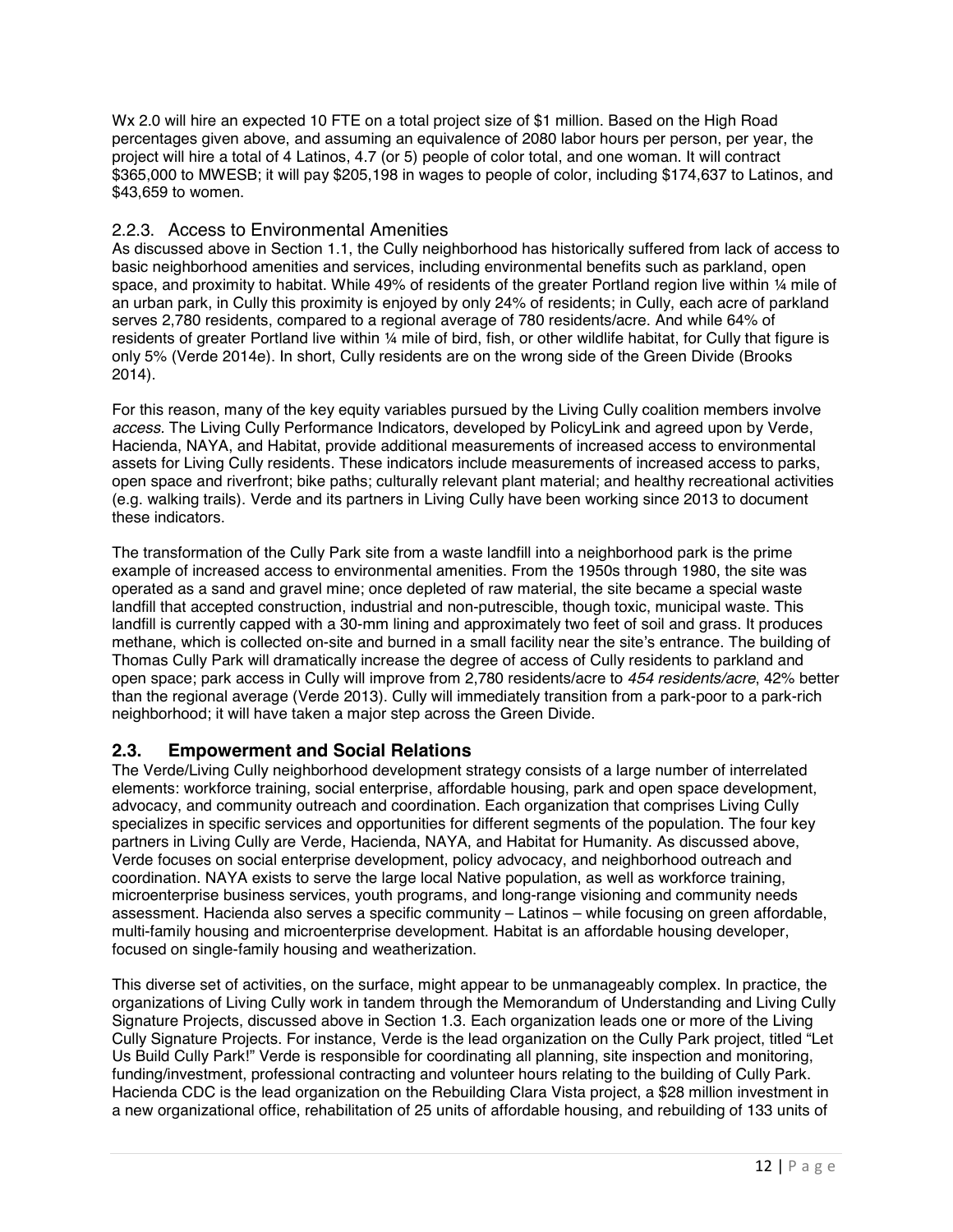affordable housing. NAYA is the lead organization on Cully Weatherization 2.0. This clear division of roles and responsibilities within a coordinated effort ensures that each organization is able to focus on what it does best, while allowing for the projects to complement one another.

The Living Cully Ecodistrict acts as a tool of empowerment by offering the neighborhood a collective identity or social brand that residents, funders, public agencies, and partners can all rally behind. The accompanying slogan "sustainability as an anti-poverty strategy", while open to multiple interpretations, offers a unifying concept that is intuitively simple and graspable: social equity, environmental preservation, and economic development are complementary goals that can be pursued and achieved simultaneously. The common language and agenda of Living Cully assists in organizing the community to advocate for its own needs.

Verde's community outreach activities, both on its own and as part of Living Cully, work across lines of socioeconomic class, ethnicity and race. As Rich Gunderson, a longstanding member of the Cully Association of Neighbors, states:

Verde has done a great job involving NAYA, Hacienda and (neighborhood) minority groups, like the Somalians; Living Cully is better equipped to do the things they've done through Verde, in going for grants and fundraising; in the 13 years I've been in the neighborhood, the neighborhood, LC, Verde, Hacienda has accomplished is amazing. The Portland City Council knows Cully. (*pers. comm*., 9/16/14)

At the same time, Verde's process of engaging neighbors in participatory organizing is subject to clearly defined limits. Verde actively seeks input from Cully residents on issues such as pedestrian safety, neighborhood amenities, and housing, focusing on low-income people and people of color; Verde staff then makes resource allocation and investment decisions based on that input. Cully residents are provided with opportunities to participate at many, but not all, stages of Verde's projects and initiatives. Verde remains a 501c3 nonprofit organization with a Board of Directors, management, and technical staff; it is not, in that sense, an organization governed collectively by the low-income residents of the Cully neighborhood.

This pattern of well-defined, bounded community participation extends to Verde's social enterprises. Currently, all of Verde's social enterprises are divisions of the parent nonprofit and governed by the nonprofit's management and directors. This approach is distinct from a cooperative-based model of social enterprise, in which workers jointly start, own and govern businesses. Though Verde does not oppose cooperative development, cooperatives are not within its current area of expertise. Rather, Verde's model is designed for workers to acquire technical training, basic education, and experience necessary to attain either living-wage employment at private or public sector firms, or self-employment on a microenterprise model.

#### **2.4. Environment: Bridging the Green Divide**

#### 2.4.1. Restoring Nature, Restoring Ecosystem Services

Verde and its partners in Living Cully have built a concern for habitat and ecosystem services into their projects. For example, the plan for building Cully Park, a former brownfield site, includes restoration of 90,000 square feet (about 2 acres) of deciduous riparian habitat on a former brownfield bordering the Columbia Slough. This riparian restoration is occurring in the context of the conversion of a total of 25 acres of brownfield to parkland and open space. In addition, the work of Verde and its partners incorporates green infrastructure into project plans: Cully Park will incorporate 1,000-2,000 square feet of stormwater management facilities, which are expected to treat an additional 10 million gallons of stormwater per year (Verde 2013).

These restoration activities will restore and increase the provision of ecosystem services: the services that natural systems provide to human communities. These services are expressed in many forms, some of which can be measured in dollar-valued terms. While there are currently no primary studies measuring or predicting the impact of Cully Park (or any of the other Living Cully Signature Projects) on the provision of ecosystem services, there are a variety of existing studies from other regions that can be used to form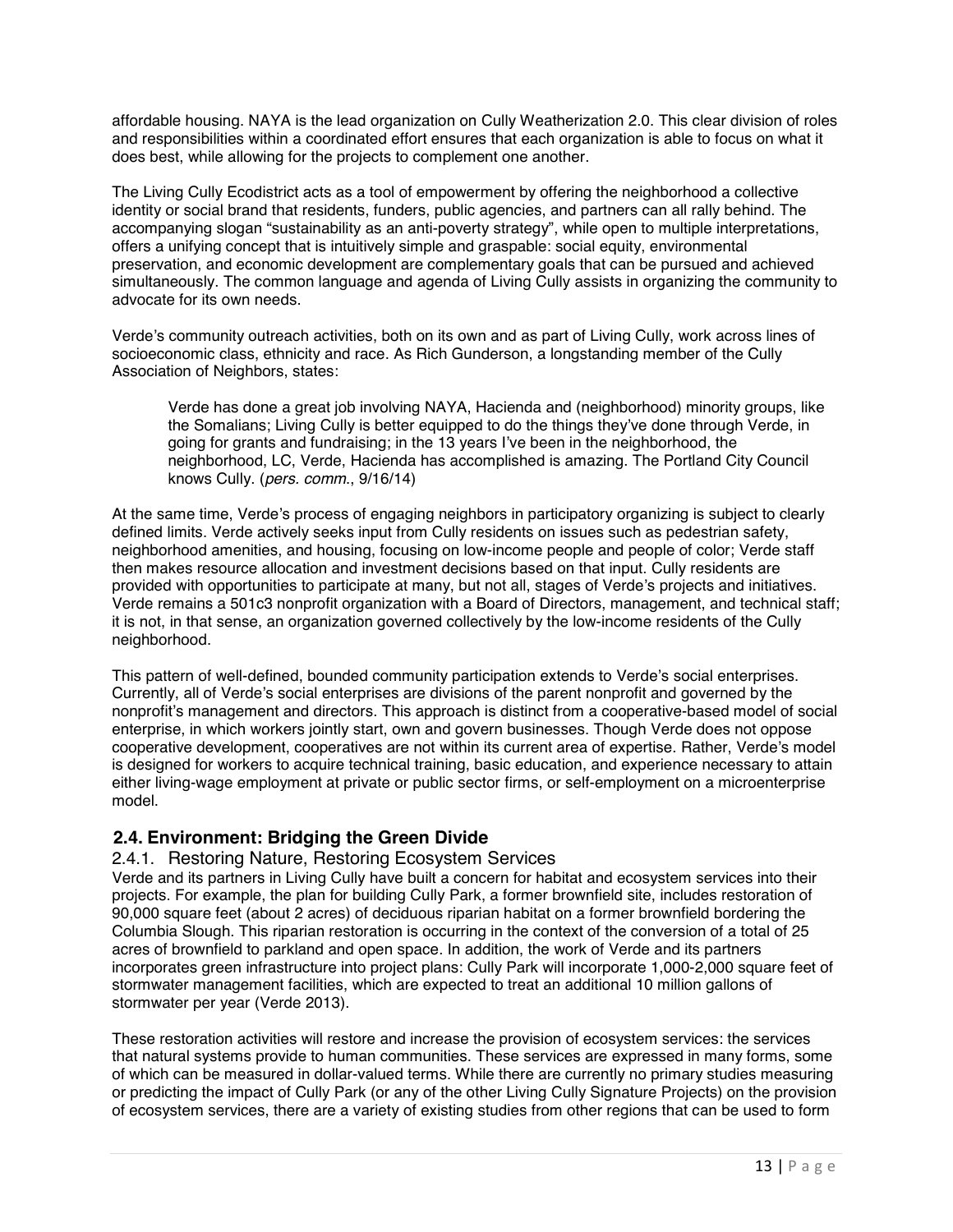a ballpark estimate. For instance, the Trust for Public Land (2009), in their study of the economic value of city parks, identifies seven major sources of ecosystem service-related value for city parks: property value, tourism, direct use, health, community cohesion, clean water, and clean air.

Proximity to parks has been shown to increase the value of residential property; in the case of Cully, antidisplacement efforts must work to ensure that surrounding low-income communities are able to remain in the neighborhood to reap the benefits of this proximity. The Trust for Public Land (2009) study estimates, conservatively, that proximity (within 500') of a city park of more than one acre adds 5% to the assessed value of the surrounding property. Bolitzer and Netusil (2000) study the impact of parkland and open space on property values in Portland; they find that a home located within 1,500 feet of any open space sells for \$2,105 more than a home located farther away; further, each additional acre of open space adds an average of \$28.33 to the home sale price. By these measures, the values of homes located within 1,500 feet of the 25-acre Thomas Cully Park are predicted to rise by an average of \$2,813 once the park is built.

The Cully Park Master Plan, developed by Portland Parks and Recreation, acknowledges the importance of the redevelopment of the Cully Park site as a model. The plan states:

When Cully Park is developed, it will embody the city's commitment to restoring a landscape that was altered beyond recognition. Where it once served as a repository for refuse, the park will instead provide opportunities for people to grow and thrive. It will also demonstrate how a damaged site can be recreated to represent a model of environmental stewardship. Creating Cully Park will undoubtedly demonstrate what all great parks can do - to bring people together, to restore damaged landscapes, and to strengthen communities. (Portland Parks and Recreation 2008)

This statement suggests that in building Cully Park, the agendas and values of Living Cully and Portland Parks and Recreation (PPR) are broadly in alignment. Further, the active role the Living Cully partners have played in advocating, planning for, and implementing the park's development suggests that the partners have, in part, shaped PPR's agenda and influenced its values.

2.4.2. Restoring Interrupted Relationships: The Inter-Tribal Gathering Gardens Two Living Cully Signature Projects, the Inter-Tribal Gathering Garden (at Thomas Cully Park) and the Whitaker Ponds restoration, offer the possibility of expanding and deepening the process of ecological restoration by re-introducing Native American cultural elements into the neighborhood's land use practices, adapted for a modern context. As noted above in Section 1.1., the Cully district sits on the site of a historic Chinook village called Neerchokikoo. This village was a gathering place for multiple regional tribes, who made use of a tended landscape to harvest a diverse set of resources for food, medicine and fiber. The *eco-cultural restoration* projects pursued by NAYA seek not only to restore the landscape, but to restore humans' relationships with that landscape, which have been interrupted since European settlement.

At Cully Park, the Inter-Tribal Gathering Garden will consist of a ceremonial area at the center, a multiuse space for gatherings, and a garden space with a diverse mix of wild, native-growing edible, medicinal and fibrous plants with traditional uses. The site will be designed using permaculture principles, in collaboration between an architectural design firm and a core steering committee that includes representatives from NAYA, Verde, Portland Youth and Elders Council (another inter-tribal Native nonprofit), and Portland Parks and Recreation. The process also mobilizes a wide range of stakeholders that includes a variety of local Native and non-Native municipal and regional organizations including tribal governments, Native community based organizations, nonprofits, public agencies, and educational institutions. As Cary Watters, Community Engagement Manager at NAYA, notes, "It will be a gathering space in dual meaning: where people gather, and where people gather to gather plants: a non-traditional way of doing things that's based on wisdom since time immemorial" (*pers. comm.,* 10/29/14).

#### 2.4.3. Building Community Capacity: Weatherization and Green Infrastructure

Living Cully's Signature projects aim specifically to empower Cully residents to make informed, educated decisions with the financial and material support of the coalition of nonprofits, public agencies, and social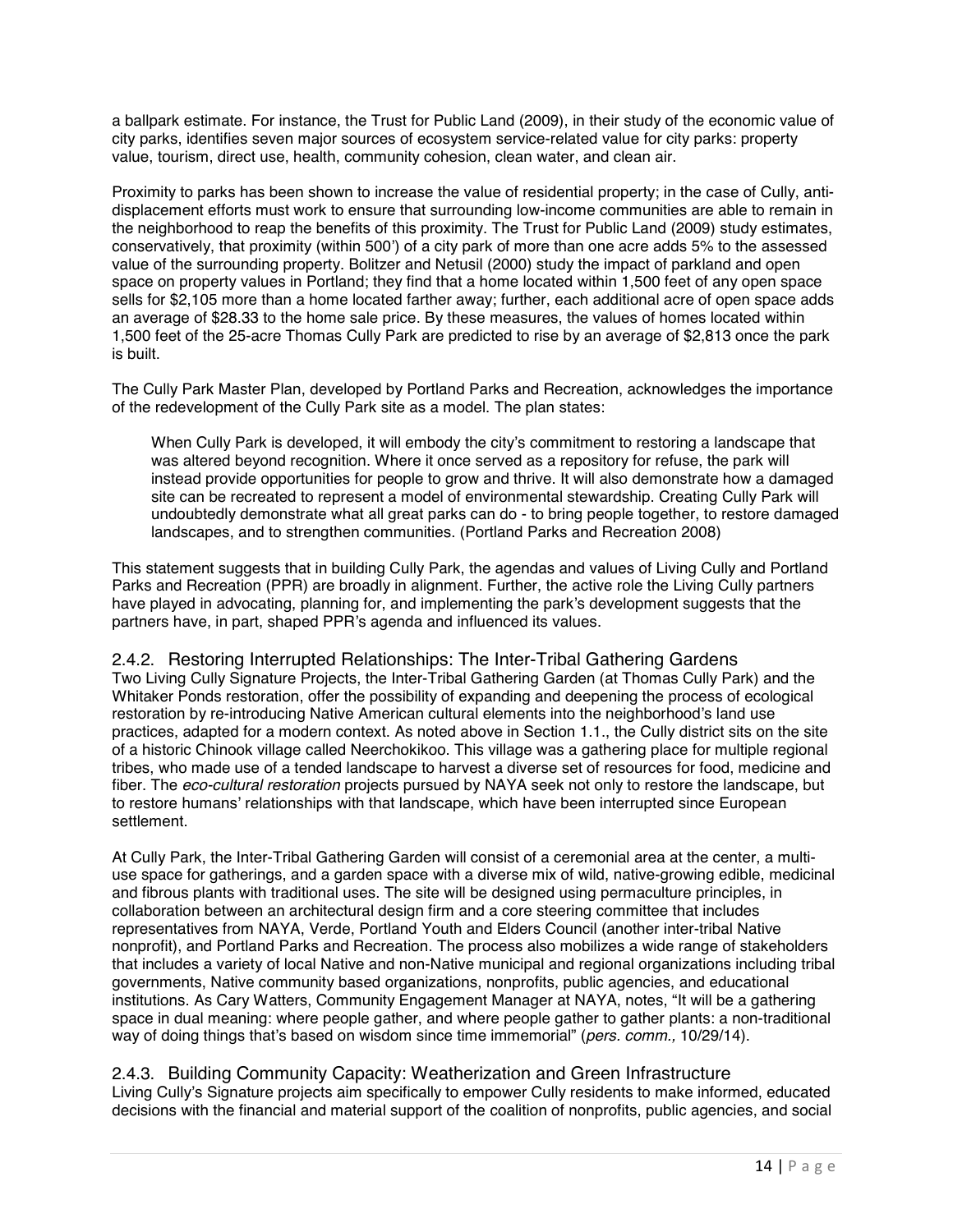enterprises. For example, in Cully Weatherization 2.0, the homeowner will make decisions under the counsel of the project coordinator and weatherization contractor, with full knowledge of the available resources, costs and benefits involved. As Kelly Haines, Community Relations Manager for Clean Energy Works Oregon, describes:

The coordinator will interview the homeowner; the contractor will inspect the house. From that, they will develop a report and scope of work for homeowner. The coordinator figures out what resources the homeowner is eligible for, and the homeowner gets to make the final decision. Here is the work that needs to be done; here are the available resources; what do you want to do? It will be powerful for them to have that knowledge of their house and figure out what needs to be done. (Kelly Haines, *pers. comm.,* 9/16/14).

As the above quote makes clear, the purpose of Cully Weatherization 2.0 is not only to provide financial assistance for low-income homeowners to weatherize their homes, but also empower them to make informed decisions.

Green infrastructure projects are another way that Verde's work builds community capacity, while enhancing environmental amenities and increasing provision of ecosystem services in Cully. For example, Northeast 72<sup>nd</sup> Ave, which borders Cully Park, is one of Cully's many forgotten streets— an 860-ft crumbling asphalt street with no curbs, storm sewer, or sumps; the street's shoulder collects and ponds stormwater, creating muddy pot holes. Verde Landscape has installed bioswales along this street using native plants that create habitat for birds and wildlife. These swales slow and filter stormwater, capturing contaminants which can be removed and appropriately disposed, and do so in a visible way that supports community education about stormwater management and watershed health. The project is a pilot for alternative street design standards currently being developed by the City of Portland, specific to the Cully neighborhood. Verde's work on this pilot project allows it to train the first workers and contractors to construct this adapted green infrastructure in Cully.

# **3. RESILIENCE, SCALABILITY, AND REPLICABILITY**

#### **3.1. The Organizational Context**

Verde's strong partnerships with other nonprofits and community organizations are integral to developing its place-based, neighborhood organizing strategy. Verde benefits from a robust, extensive network of over 50 partners that span public, private, philanthropic, and nonprofit sectors (Verde 2014). Its partners include municipal agencies (e.g. City of Portland Bureau of Environmental Services), construction firms (e.g. Colas Construction), watershed councils (e.g. Columbia Slough), neighborhood organizations (e.g. Cully Association of Neighbors), nonprofits promoting racial diversity and inclusion (e.g. Center for Diversity and the Environment), community development corporations (CDC), and beyond.

Each partner plays a different role in supporting Verde's mission. For instance, the core group of nonprofit partners that comprise the Living Cully coalition represent the inner circle of Verde's community development effort: Hacienda CDC, NAYA, and Habitat for Humanity. The Cully Association of Neighbors, while not formally part of the Living Cully coalition, provides important support from longstanding neighborhood residents and homeowners, as well as a venue for Living Cully outreach and organizing. The Cully Boulevard Alliance, one of the two Neighborhood Prosperity Initiatives (NPI) located in the Cully neighborhood, supports the work of Verde and Living Cully through organizing local small businesses, providing complementary technical assistance, and hosting meetings.

In addition to the core group of Cully community developers, a host of related nonprofits, educators, training providers and business services providers in Greater Portland and beyond work closely in partnership with Verde in the provision of complementary services. For instance, Clean Energy Works Oregon (CEWO) is the lead project sponsor on the Cully Weatherization 2.0 project described in Section 2.4.3 above, a Living Cully Signature Project for which NAYA provides neighborhood leadership (CEWO 2014). Verde's role in CEWO is as a board member and policy advocate: Verde has helped CEWO adopt high-road standards for hiring and contracting, including a Community Workforce Agreement that ensures a minimum percentage of hires from low-income communities and communities of color.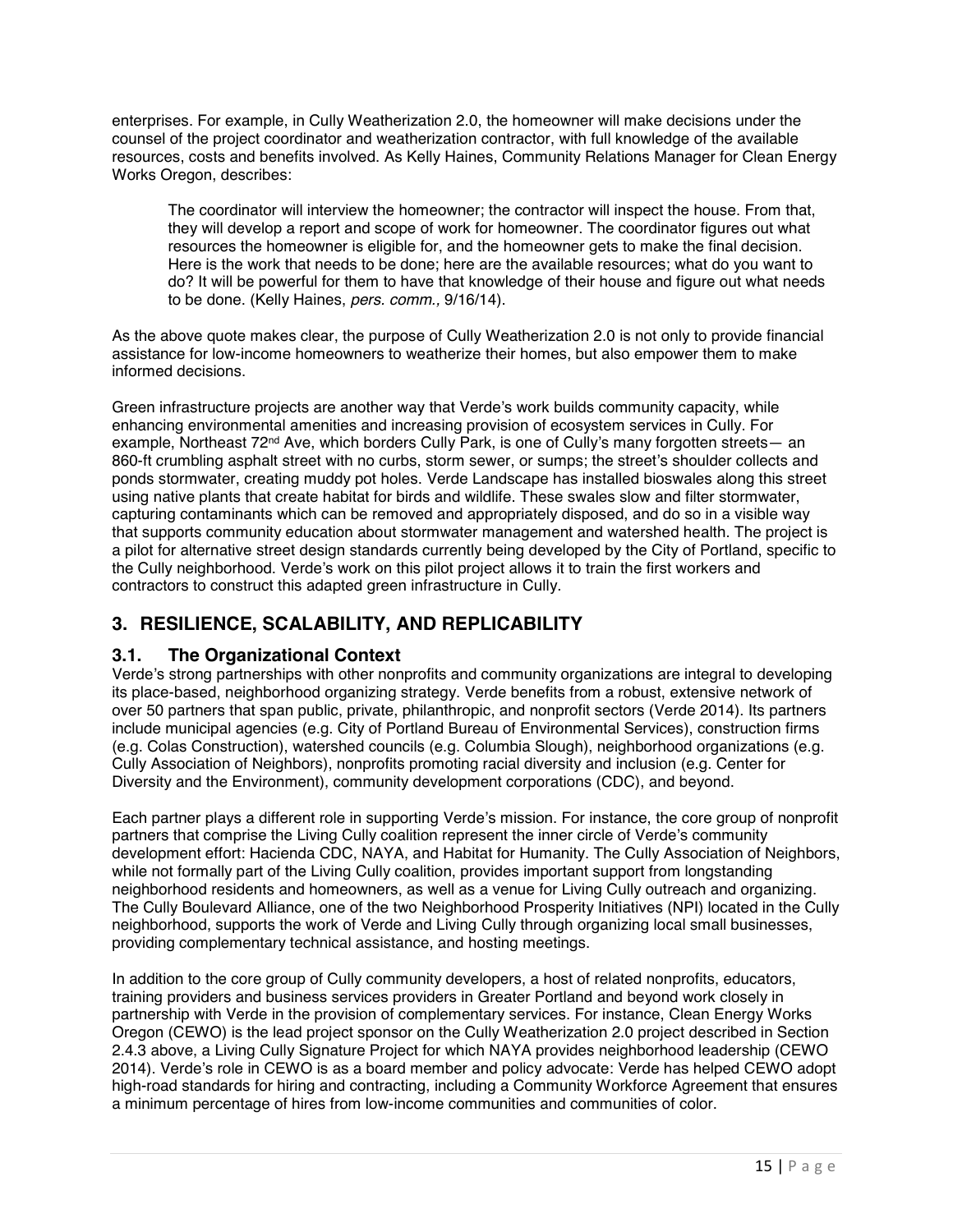Organizational relationships extend beyond sponsorship and training. For each program, enterprise or Signature Project, Verde or its core partners in Living Cully cultivate an inclusive group of public, private and nonprofit organizations to offer assistance and advice. For instance, participants in the Cully Weatherization 2.0 partners include Portland Housing Bureau; Portland Development Commission; Energy Trust of Oregon, a statewide energy efficiency nonprofit; Worksystems Inc., a training provider and job placement agency; Multnomah County Low Income Weatherization and Health Department; and Habitat for Humanity. Over and above this partner network, the project's steering committee includes Metropolitan Alliance for the Common Good, a membership-based social justice organization; Cambia Health Solutions; and Community Energy Project.

In addition, a wider circle of nonprofits, institutions, and private firms have provided Verde with specific support services that feed into Verde's larger mission, vision and strategy. For example, in 2013 Virtue Ventures conducted a program evaluation of Verde's three social enterprises, in order to track enterprise progress and performance. PolicyLink has developed a series of impact indicators for Verde to use in its future funding proposals and reports. Ecotrust has provided Verde with GIS support, business analysis (SWOT), and market research for analyzing prospective business opportunities. Verde Landscape shares warehouse space with Blossom Earthworks, a private landscape design firm focusing on ecological landscaping; founder and CEO Todd Blossom serves as an advisor to Verde Landscape. Verde's social enterprises maintain ongoing relationships with providers of certifications, job training and education, including Mt. Hood Community College, which provides Crew Members with GED preparation services. Finally, Verde's outreach and advocacy work benefits from long-term relationships with academic researchers at Portland State University (PSU), who have developed and advised extensive research projects on topics such as gentrification and housing affordability (e.g. Bañuelos et al. 2013).

## **3.2. The Policy Context: Braiding Resources, Building Relationships**

Verde and its Living Cully partners work within a complex policy environment in which their constituencies face a shifting landscape of opportunities and threats embedded in often-arcane details of public procurement, contracting and funding arrangements. In the face of this complexity, Verde has undertaken careful research to maximize their own benefits from the existing policies, as well as targeted advocacy work to alter that environment to increase its scope for funding and contracting opportunities. This section gives two examples of programs that demonstrate both the benefits and the constraints that Verde and Living Cully face, resulting from complex and overlapping policies at the federal, state, county and local jurisdictional levels.

#### 3.2.1. Cully Weatherization 2.0

Cully Weatherization 2.0, a Living Cully Signature Project, is specifically designed to make homeownership affordable for low-income and minority residents in Cully. As Kelly Haines, equity strategies manager at Clean Energy Works Oregon (CEWO), notes, "We could be an intervention ahead of a homeowner … with 10 years of deferred maintenance selling their home for cash" (*pers. comm*., 9/16/14). Whereas most residential weatherization programs are based on loan financing, such a model may not work for low-income homeowners; Cully Weatherization 2.0 works to make retrofits free of charge.

The Cully Weatherization 2.0 project is a prime example of the ways in which the Living Cully coalition both benefits and is constrained by existing policy incentives and programs developed by other, allied nonprofits and the public sector. For example, Clean Energy Works Oregon (CEWO), the lead nonprofit partner on the Cully Weatherization 2.0 (CW2) project, has developed a series of High Road standards for all of its projects, discussed above in Section 2.2.3. To recap briefly, these standards include minimums for contracting with businesses owned by historically disadvantaged groups (racial/ethnic minorities and women), minimum for project hours worked by individuals from historically disadvantaged groups, minimum wages paid of 180% of the Oregon state minimum wage, and others.

A large part of the work of the Living Cully coalition consists of navigating the complex landscape of policies, harmonizing or "braiding" resources from a fragmented and overlapping matrix of city, county, regional (Metro), private sector and philanthropic actors, each facing somewhat different incentives and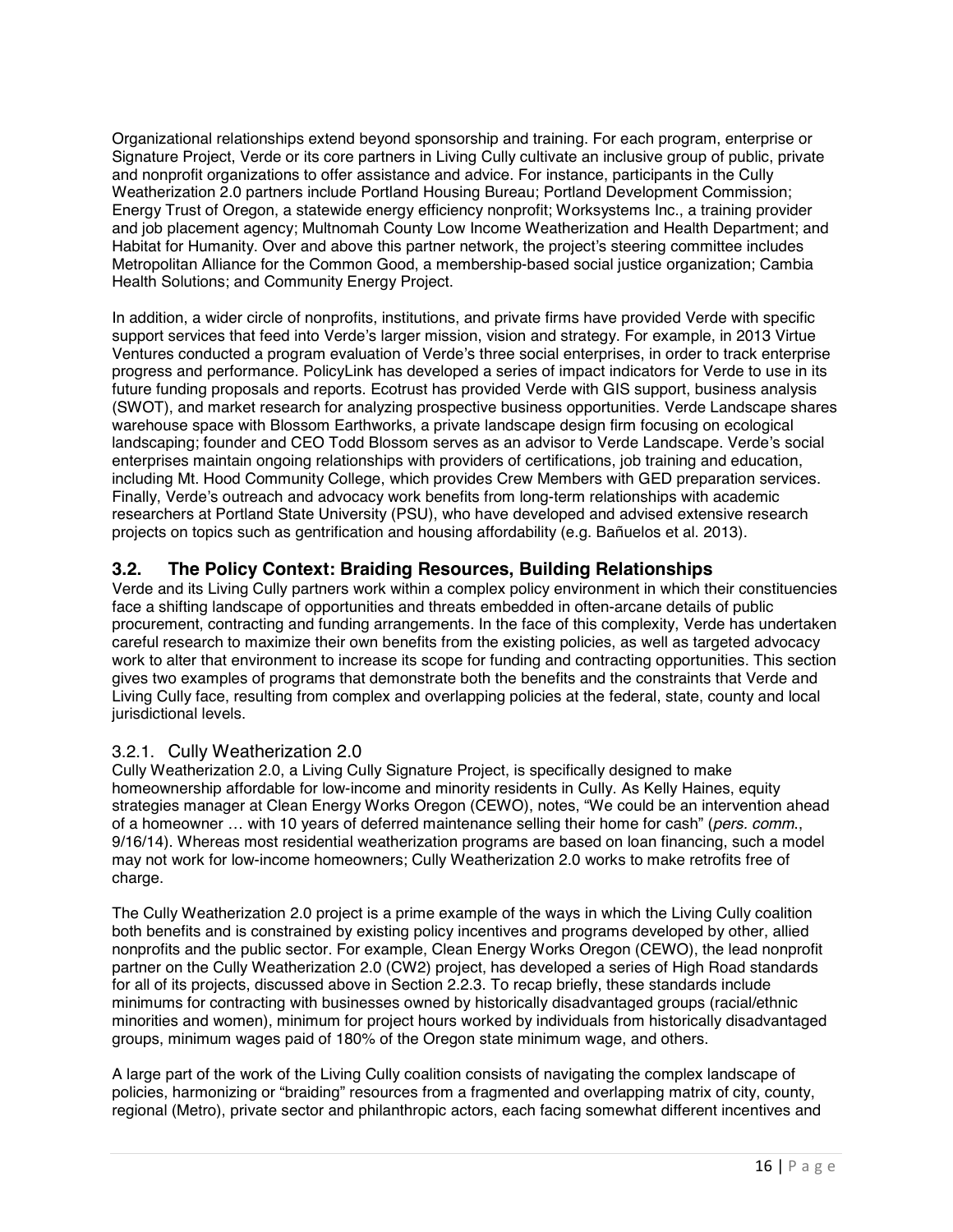constraints. For example, participation of the Multnomah County Low Income Weatherization Program (LIWP) has promised to benefit significantly the Cully Weatherization 2.0 project, a Signature Project of Living Cully. However, the LIWP, a taxpayer- and ratepayer-funded program, is "the most proscribed and rule-bound program in the county," according to Multnomah County Health Department Mary Li (Mary Li, CEWO stakeholder meeting, 9/22). For instance, LIWP selects contractors through a set of admittedly "Byzantine" criteria (ibid) that do not map neatly onto the High Road standards set by CEWO. A homeowner aiming to benefit from the LIWP funding thus cannot make use of the six contractors approved by CEWO under its High Road standards.

The two programs may be able to work in tandem. CEWO, as the lead agency under CW2, can direct homeowners to LIWP whose needs match the resources of that program more closely. For instance, LIWP can cover multi-family dwellings, which CEWO is not equipped to do. However, to effectively harmonize or "braid" CEWO and LIWP will require careful attention to the details of the individual programs. Specifically, LIWP's criteria restrict the types of weatherization activities that it can conduct: each dollar invested in weatherization must give rise to at least one dollar of energy efficiency savings. This savings-investment ratio (SIR) is the key to the program's perceived effectiveness; however, it necessarily sacrifices some of the workforce development and wage goals that CEWO has made explicit in CW2. During the period of increased federal funding under the ARRA (Obama stimulus), LIWP was required to pay "Davis-Bacon" prevailing wages; however, with the sunsetting of the stimulus money, wage certification requirements have been dropped. This example serves to demonstrate the complexity of developing a place-based development strategy in an environment with a diverse set of institutional actors facing differing and often conflicting policies and incentives.

#### 3.2.2. The Neighborhood Prosperity Initiatives (NPI)

The Neighborhood Prosperity Initiatives (NPI), a program of the Portland Development Commission (PDC), represent a citywide attempt to build thriving business districts in historically underserved neighborhoods. NPIs are community-driven development areas, governed by volunteer boards made up of the residents of the area. In an NPI, a portion of the tax base generated by the businesses located in that community is designated to stay within that community for development projects. The purpose of an NPI is to generate economic development projects that serve existing residents: the improvement projects themselves are chosen through a participatory process at the neighborhood level, while the PDC provides matching grants. On the other hand, the volume of funds available to NPIs typically is not large. As one NPI manager said, "In our peak years, you're talking about \$125,000" (Michael De Marco, *pers. comm.,* 10/8/14).

Cully is the only neighborhood in Portland with two NPIs: Our  $42<sup>nd</sup>$  Ave, which runs north-south along the 42nd Avenue commercial corridor, from Mason St. to NE Portland Highway, and Cully Boulevard Alliance, which runs northeast-southwest along Cully Blvd, and its extension NE 57<sup>th</sup> Ave, from Klickitat Street to NE Portland Highway. In general, the NPIs and the Living Cully coalition share a common vision for the neighborhood. As Michael De Marco, manager of Our 42nd Ave, has said, "Ideally, as economic development occurs in our community, it's not just for, but also by the folks in our community" (Michael De Marco, *pers. comm.,* 10/8/14).

The NPIs, though not formally partners in Living Cully, contribute to the economic development context for Verde and its partners' work, and engage in similar and complementary neighborhood services and activities. For instance, Our 42<sup>nd</sup> Ave engages in workforce development in its area, placing job seekers with training providers to acquire marketable skills; it also encourages local employers to hire local residents by posting jobs through the NPI, which passes on the word through local schools, cafes and other meeting places. Similarly, the Cully Boulevard Alliance has worked with local businesses to promote local hiring, as well as engaging in storefront improvements and supporting community events, including those related to Cully Park and other projects of Living Cully.

#### **3.3. The Social Context: Strong Working Relationships**

The Living Cully partners benefit from strong, ongoing working relationships across organizations. In the words of Nathan Teske, Community and Economic Development Director of Hacienda CDC: "(Living Cully) is like a family-run business with four owners. It's much more intimate than most partnerships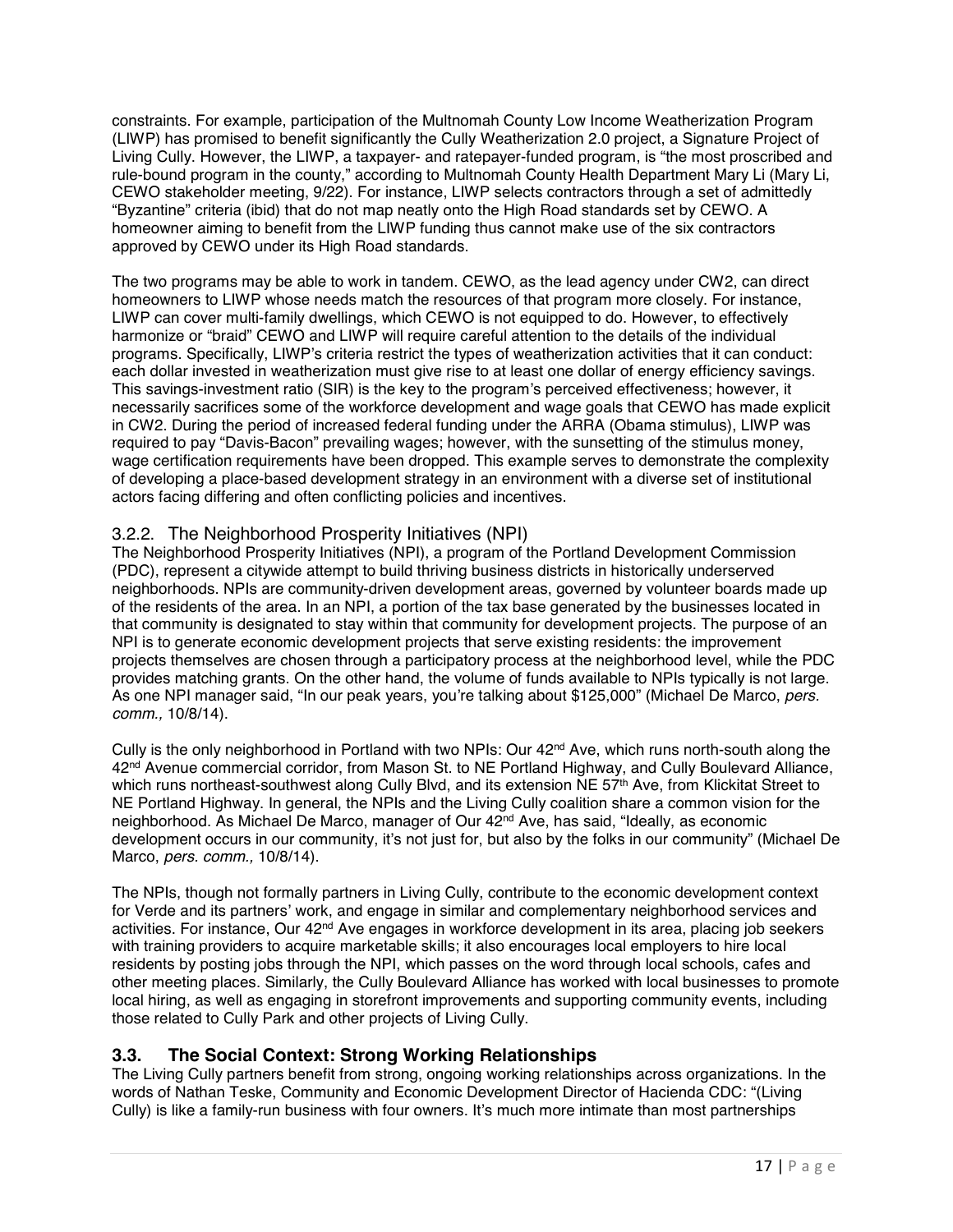between nonprofits … it almost feels as if we're working for the same organization" (*pers. comm.,* 10/28/14). Reasons for the level of collaboration present in Living Cully include shared history, close physical proximity, and an ongoing commitment to a common vision. The initial vision of Verde as a complementary service provider for Hacienda; the longstanding working relationship between the directors of each organization; and each organization's long-term commitment to the Cully neighborhood: all contribute to the creation of the familial, close-knit organizational culture noted by Teske above.

These organizational relationships are occurring within a neighborhood characterized by a rare combination of high diversity, and high levels of community involvement. Rich Gunderson, Parks Chair of the Cully Association of Neighbors (CAN), notes that attending other neighborhood association meetings on behalf of Portland Parks and Recreation, "there'd be 15-20 people and they'd be there for maybe one issue. At a Cully meeting, with no issue, there'd be 60-100 people. It's amazing, the amount of concern" (Rich Gunderson, *pers. comm.*, 9/16/14). Though historically the CAN has had relatively little success in involving communities of color and immigrants, as Gunderson notes, "Verde has done a great job involving minority groups; Living Cully seems to be broader as far as diversity is concerned" (ibid).

## **3.4. Scalability and Replicability**

#### 3.4.1. Scope, Not Scale

The Verde/Living Cully vision thrives on scope, not scale. Living Cully's Signature Projects generate interrelated sets of economic and social activities that restore the environment, build neighborhood community capacity, create living-wage jobs, and increase the supply of high-quality affordable housing. These projects work together as part of a holistic vision of placemaking. Scaling up a single activity, while perhaps desirable in some cases, is not the key to this model. Rather, the Living Cully model rests on careful coordination among a set of interrelated activities that enhance low-income people's access to environmental amenities, social connections, and economic opportunities. Further, each activity may benefit from the presence of the others. For instance, Verde Landscape benefits from the supply of native plants generated by Verde Nursery; Hacienda's Clara Vista housing rehabilitation benefits from the local presence of Verde's landscaping firm.

The "scope-ability" of Verde and Living Cully can be understood through the diverse array of business ideas, proposals, and plans that constantly circulate throughout the coalition. For instance, an independent firm, Columbia Biogas, currently has proposed to install an anaerobic biodigester on a currently vacant industrial site in the Cully neighborhood. The \$50 million facility will be able to use methane from the Cully Park landfill as a source of energy, along with food waste from local businesses. The project, when fully in operation, will create 20 full-time permanent jobs; Verde and its partners in Living Cully have reached an agreement with the firm that at least 10 of these jobs will be hired from the neighborhood, trained by local workforce development partners.

The proposed Columbia Biogas project may be able to stimulate additional business creation by Verde, over and above the jobs created directly by the facility. For instance, the by-products of the biodigester will be clean water, carbon dioxide, heat, and fertilizer. Verde is currently exploring the possibility of using all four of these by-products as inputs to a new social enterprise, an aquaculture facility adjacent to the biodigester, which will raise and process warm-water fish such as tilapia to meet local restaurant demand. This aquaculture facility will create additional local jobs, while increasing the supply of locally raised warm-water fish. Currently, a group of students at Portland State University are working on a market study to determine the feasibility of this idea.

#### 3.4.2. Replicability at the Neighborhood Level

The strategy that Verde and its partners have developed for building neighborhood assets addresses itself specifically to replicability. Under the Living Cully agreement, all partner organizations are required to engage in activities designed to replicate the model. The Memorandum of Understanding states: "Each organization will participate in the design and implementation of replication activities that extend Living Cully's anti-poverty sustainability model to other low-income communities."(Living Cully 2013) The strong network of nonprofits, active neighborhood association and current working relationships with public sector agencies has made Cully a testing ground for future innovations to address poverty and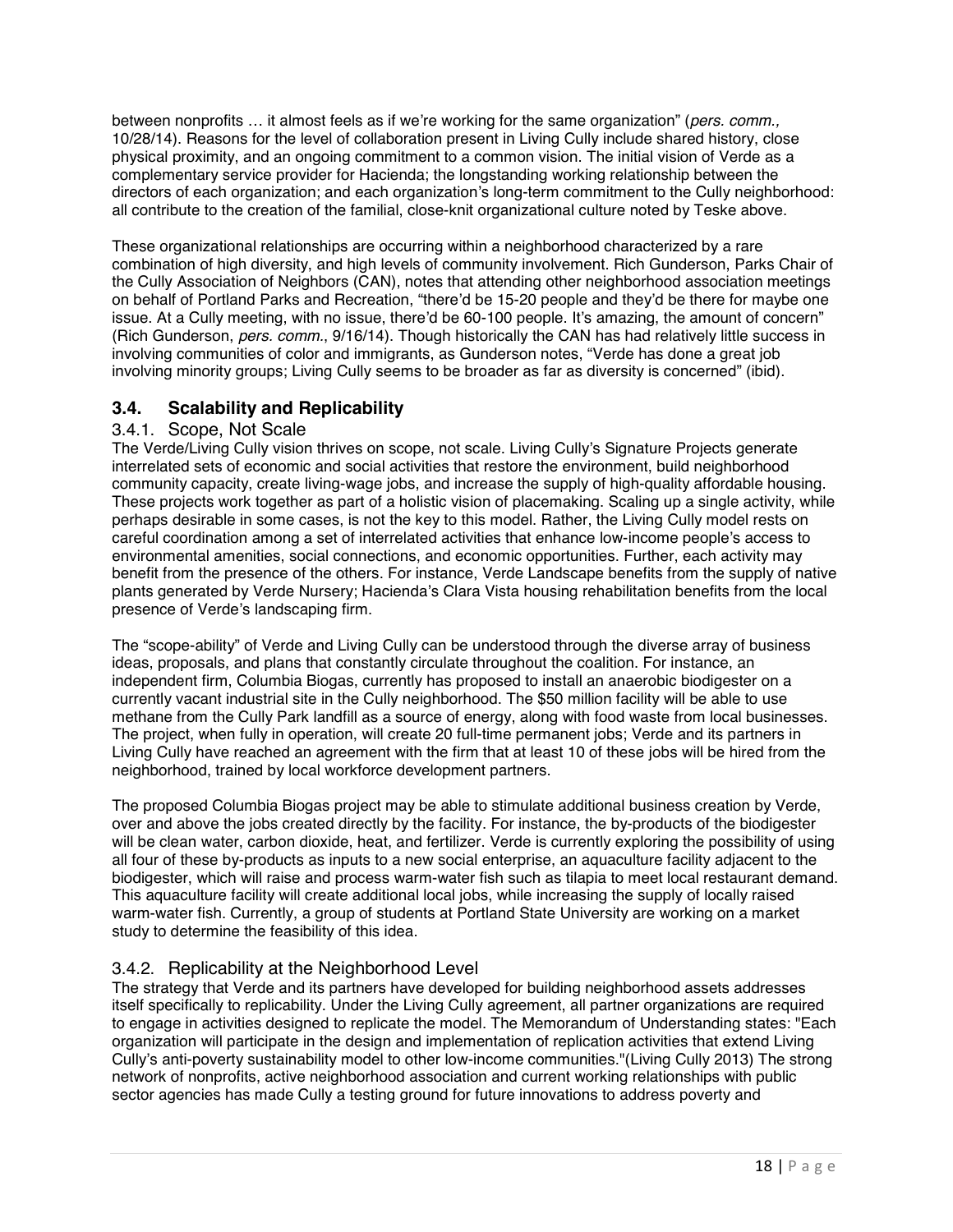environmental injustice elsewhere in Portland, as well as other municipalities. In the case of Cully Weatherization 2.0, the lead nonprofit, Clean Energy Works Oregon, has specifically stated its intention to replicate the model in other Portland neighborhoods if it proves successful in Cully.

Verde's approach to outreach and organization of the building of Cully Park has provided a replicable model for other parks in Portland. The transfer of park development rights from the city to a community development organization is at the core of this approach. In this model, the community organization takes on the role of park developer, maximizing the total community impact of both the process of park development and its eventual outcome. The organization raises funds for park development through a variety of channels, including public sector, philanthropic grants, and private donations. It engages the neighborhood residents in participatory design charrettes, including neighborhood youth through engagement with schools. And finally, it commits to contracting with firms owned and staffed by minorities; engages with contractors to commit to hiring workers from the neighborhood at living wages; and organizes trainings to ensure that local workers have the capacity to perform the necessary work of building the park.

This community-led approach to park development is currently being attempted through partnerships between the City of Portland and community organizations in East Portland, already working together on Beech and Gateway parks. The key to successful replicability, however, is the strength and fund-raising capacity of the community organization, underpinned by strong partnerships with public agencies and private firms, and strong relationships within the neighborhood. Replicating the model successfully in other neighborhoods depends on the strength of the nonprofits acting in Verde's capacity as neighborhood advocate, convener, and implementer.

#### 3.4.3. Collaborations Old and New

Verde plays a key role in new neighborhood collaborations, including the Living Cully Ecodistrict. Verde sits at the center of a coalition that includes Habitat, Hacienda, and NAYA. Verde also works with and through neighborhood partners, including the Cully Association of Neighbors. Yet Verde and its partners also work to preserve, as well as build upon, the existing neighborhood assets of Cully. Neighborhood stabilization in the face of gentrification pressure is a linchpin of Verde's work, as discussed above in Section 2.2. The task of preserving the existing social assets of the neighborhood – families, social networks, relationships of reciprocity, organizations – is a primary objective of the Living Cully coalition.

Living Cully's equity-focused Ecodistrict approach aims to develop a new way of doing business that supplants business-as-usual. It aims to depart from the low-wage, low-bid contracts that often dominate public procurement, not to mention the highly competitive private sector, by instituting High Road labor and contracting standards that give preferential treatment to workers and firms located in the neighborhood, and owned and staffed by historically disadvantaged minorities. Further, Living Cully aims to depart from the industrial model of economic development by developing a workforce trained in ecological restoration, community-led home weatherization, urban forestry, green infrastructure, renewable energy, energy-efficient organic aquaculture, and other key, emerging and complementary "green" economic sectors. Finally, Living Cully aims to transform radically the historical pattern of marketdriven neighborhood economic development that characterizes Portland as well as many other U.S. cities. Historically, as an urban neighborhood becomes desirable and develops a rich set of amenities, services and attractions, the original residents of that neighborhood find themselves unable to remain in that neighborhood to enjoy its transformation due to increased rental prices and property values, as well as the displacement of culturally specific goods and services. By working to keep such services in the Cully neighborhood, along with a steadily increasing supply of high-quality affordable housing and living wage jobs, Verde and its partners in Living Cully aim for revitalization without displacement, as explained above in Section 2.2.

Like any economic development project, the work of Verde and Living Cully may entail unintended consequences. For instance, the installation of neighborhood amenities such as the park, green streets, and community gardens, may lead to increased property values, thereby displacing the very residents Verde and its partners aim to support. Also, the extensive public participation that characterizes Verde and its Living Cully partners' projects, such as Living Cully Walks, may be more accessible to some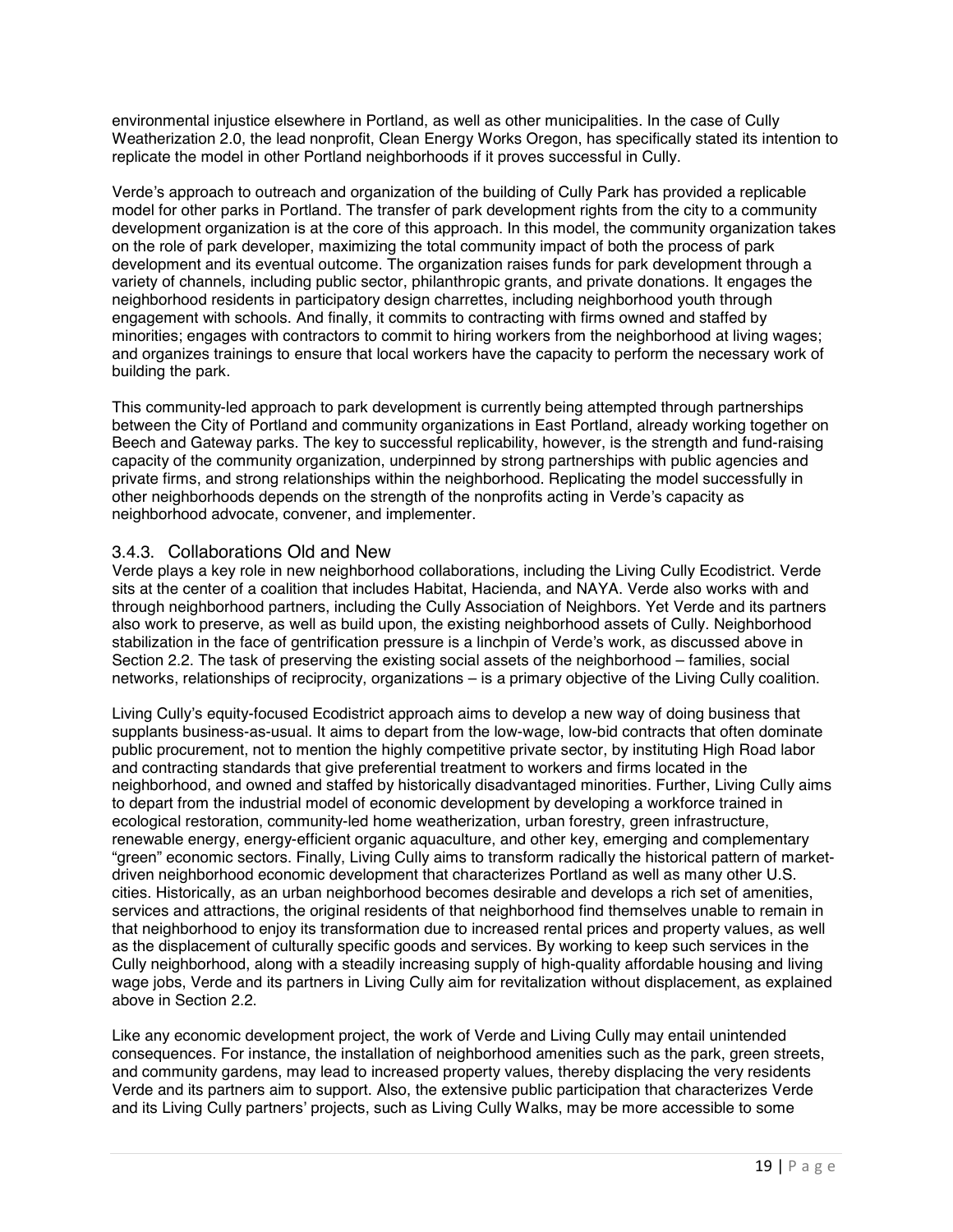groups in the community than others. For instance, 90% of the attendees over the first year of Living Cully Walks' programs were Latino. Over time, Living Cully Walks may come to be associated with the Latino population specifically, rather than the entire Cully neighborhood, which encompasses African American, East African, Asian American, Native American and other minority groups. Due to the high level of organization, rigorous data collection, and community responsiveness that characterizes Verde and its partners, it is likely that the Living Cully coalition will be able to detect these unintended consequences should they occur, and develop plans of action to counteract them.

#### **3.5. Vulnerabilities**

Verde's innovative approach to community development has three significant, though not insurmountable, vulnerabilities. They are:

- (1) Vulnerabilities of target populations to displacement
- (2) Dependence of social enterprises on municipal and other public sector procurement
- (3) Difficulties in finding job placement for local workers, including job sourcing for local development projects and living wage job transition for Crew Members in Verde's social enterprises

#### 3.5.1. Addressing Displacement

The first vulnerability, displacement, has been discussed above in Sections 1.3 and 2.2, and it is being addressed with the three-pronged strategy outlined in Section 1.3.2. The Living Cully coalition has adopted a workplan, entitled Not in Cully, to increase the provision and quality of affordable housing and accessibility of homeownership. The workplan consists of projects, programs and policies. Projects include direct construction, rehabilitation or preservation of units by one of the Living Cully partners or an allied business firm. Over the next five years, Not in Cully projects aim to either construct, preserve, or rehabilitate 217 market-shielded owner-occupied units, and 318 rental units. These include an additional 80 accessory dwelling units (ADUs), sometimes called "in-law apartments" or "granny flats": apartments attached to, or in the basement of, single-family houses. They also include 30 new owner-occupied mobile home units, 50 new units of senior housing for rent, and 50 new units constructed on Cully Boulevard after rezoning. On the demand side of the market, Not in Cully has set the goal of weatherizing 300 households over the next five years, building upon the plans made by Cully Weatherization 2.0.

Should these goals all be accomplished, they will probably still not be enough to stem the tide of gentrification spurred by city-wide increases in property values, compounded by improved amenities within Cully. The 535 total low-income households that Living Cully aims to construct, preserve, or rehabilitate over the next five years amounts to just over 11% of the current total of 4,663 households in Cully (Banuelos 2013). Counting the additional 300 households Living Cully aims to weatherize, the total proportion of market-shielded units rises to just under 18%. Though the workplan, if successful, will make a noticeable difference, it will not stem gentrification if the other 72-89% of units are allowed to remain at market rate. Living Cully will attempt to make up some of the difference through homeownership counseling, tenants' rights organizing, tax exemptions and deferrals, and other outreach and advocacy strategies. Working with a local land trust, Proud Ground, the coalition will attempt to shield 10% of total owner-occupied housing in Cully (260 units) under a community land trust model. Yet it is not clear how many units the coalition will ultimately be able to protect. Notes longtime Cully resident Rich Gunderson:

I haven't heard of a plan for stopping gentrification that I think really works. Homeowners in Cully, take senior citizens, if their house value goes up and they realize it's time to sell, they will try to get top dollar for their houses. We'll be able to keep some diversity, but not to the level we have now. (*pers. comm.,* 9/16/14)

#### 3.5.2. Diversifying Social Income

Addressing the second vulnerability will require Verde's social enterprises to diversity their sources of income, particularly towards increased contracting from private sector sources. This diversification of income is currently taking place. A recent SWOT (Strength/Weakness/Opportunity/Threat) analysis conducted on Verde Landscape social enterprise identified increased private sector demand for green infrastructure in nearby Clark County, in response to tightened stormwater regulations for municipalities throughout the State of Washington (Enelow 2014). The analysis further identified opportunities to seek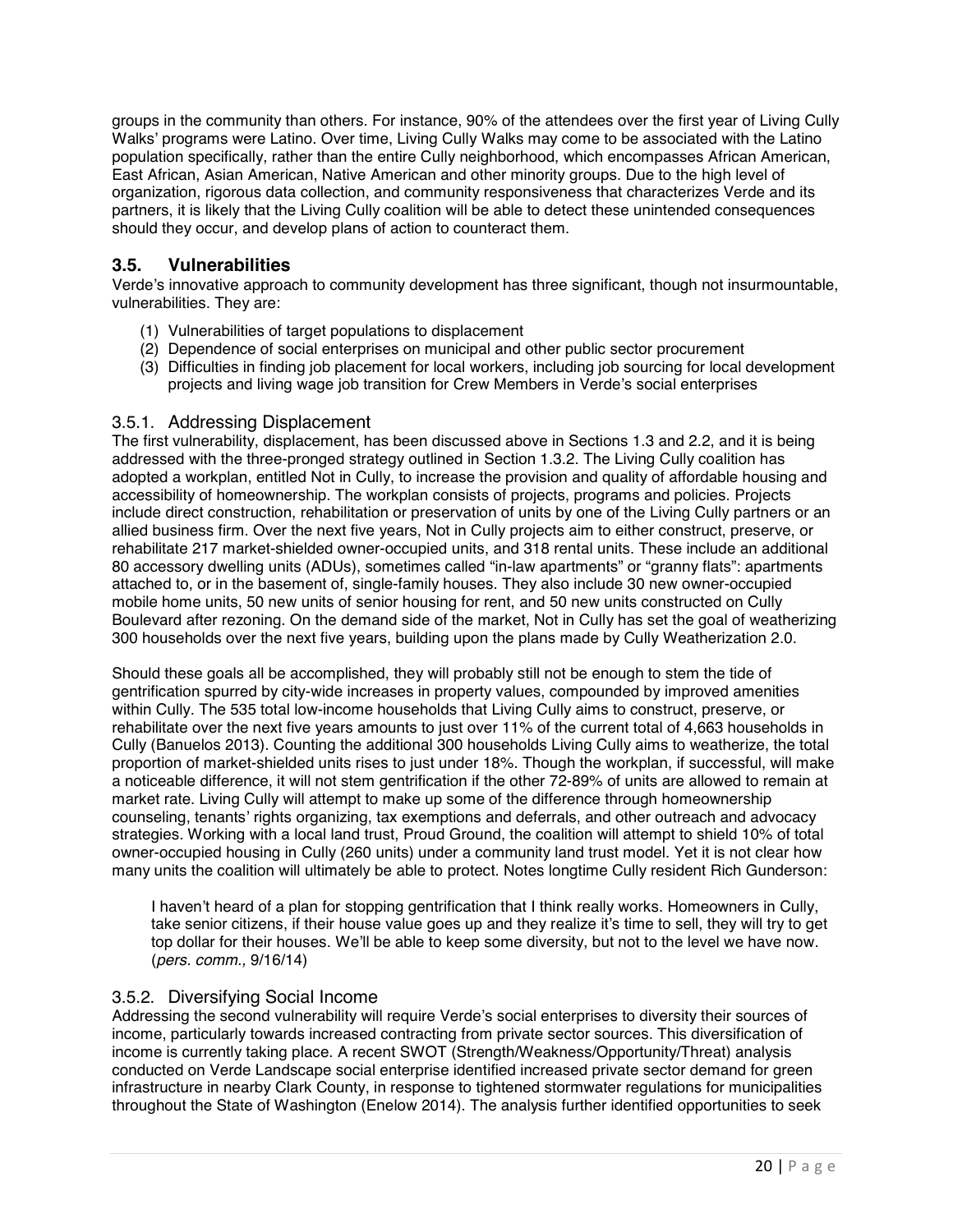contracts for habitat restoration and ecological landscaping on multi-family properties or developments governed by homeowners' associations (HOAs). Verde has responded to these findings by increasing its outreach to private businesses in these two areas.

#### 3.5.3. Increasing Job Placement

The third and final significant vulnerability of the Verde/Living Cully institutional network is the difficulty it faces in matching local, qualified workers to either locally generated jobs from development projects, or full-time permanent, living-wage jobs outside the neighborhood. Within the neighborhood, many of the jobs required by Living Cully Signature Projects are unavailable to Cully's residents due to their high degree of specialization. For instance, the Cully Weatherization 2.0 project discussed above in Section 3.2.1, requires highly specialized workers to engage in home weatherization activities that include insulation, HVAC, electrical, plumbing, roofing, door and window, and other specialized forms of construction and maintenance. These jobs can be filled by local workforce training and hiring; however, the resources to hire and train local workers for these highly specialized jobs may not always be available on the timescale of the projects. Kelly Haines of CEWO notes, "My experience is that it takes some assembling of different partners to connect a job seeker to a (weatherization) job. It's not a fun job, but it pays well; it's been a foot in the door for people into construction – but not a career necessarily" (pers. Comm., 9/16/14).

Verde's social enterprises have also experienced some difficulties in placing social enterprise Crew Members in living wage, private sector jobs upon completion of the 3.5-year program. For instance, the analysis conducted by Virtue Ventures (2013) of the Verde Landscape social enterprise found that the *mean* duration of employment of Verde Landscape Crew Members was 1,225 days – 3.4 years. The maximum duration was 2,151 days, or 5.9 years, nearly 2.5 years longer than the intended length of the program. However, this difficulty may be lessening; two Crew Members were recently placed into external positions, one at a private sector firm and the other at a nonprofit (Verde 2014c).

## **4. CONCLUSION**

The work of Verde and Living Cully, in many ways, exemplifies a possible future economy focused on neighborhoods. To date, this work has occurred at a small scale, by design. Through its social enterprises and Community Workforce Agreements, Verde has created tens of direct, permanent living-wage jobs, primarily hired within the neighborhood. Taken together, all of the existing Living Cully Signature Projects will create hundreds of direct, indirect and induced temporary, living-wage jobs measured in full-time person-years, primarily (though not entirely) hired from outside the neighborhood. These Signature Projects are creating substantial improvements in the environmental amenities available to Cully residents, as well as expanding the supply of affordable and energy-efficient housing. Projects such as Columbia Biogas, and the related proposed aquaculture project, offer the possibility of creating tens of additional direct local jobs in the future. There is no single intervention that creates, at scale, the number of local jobs necessary to transform the neighborhood; nor does there exist a single intervention that will be sufficient to stem the tide of gentrification. Likewise, there is no single metric that captures the benefits of Verde and Living Cully's whole-systems approach to placemaking. The accrual of well-designed projects and well-targeted investments that meet local needs, coordinated through a coalition of committed partners with high organizational capacity and a shared vision of neighborhood revitalization, is the key to the success story currently unfolding in Cully. The ability of Verde and its partners to avoid the eventual displacement of vulnerable, low-income residents is not guaranteed. However, the accomplishments to date of Verde and its partner in Living Cully demonstrate the promise and the possibility that a low-income neighborhood, initially poor in amenities and services, can be revitalized for the benefit of all its residents.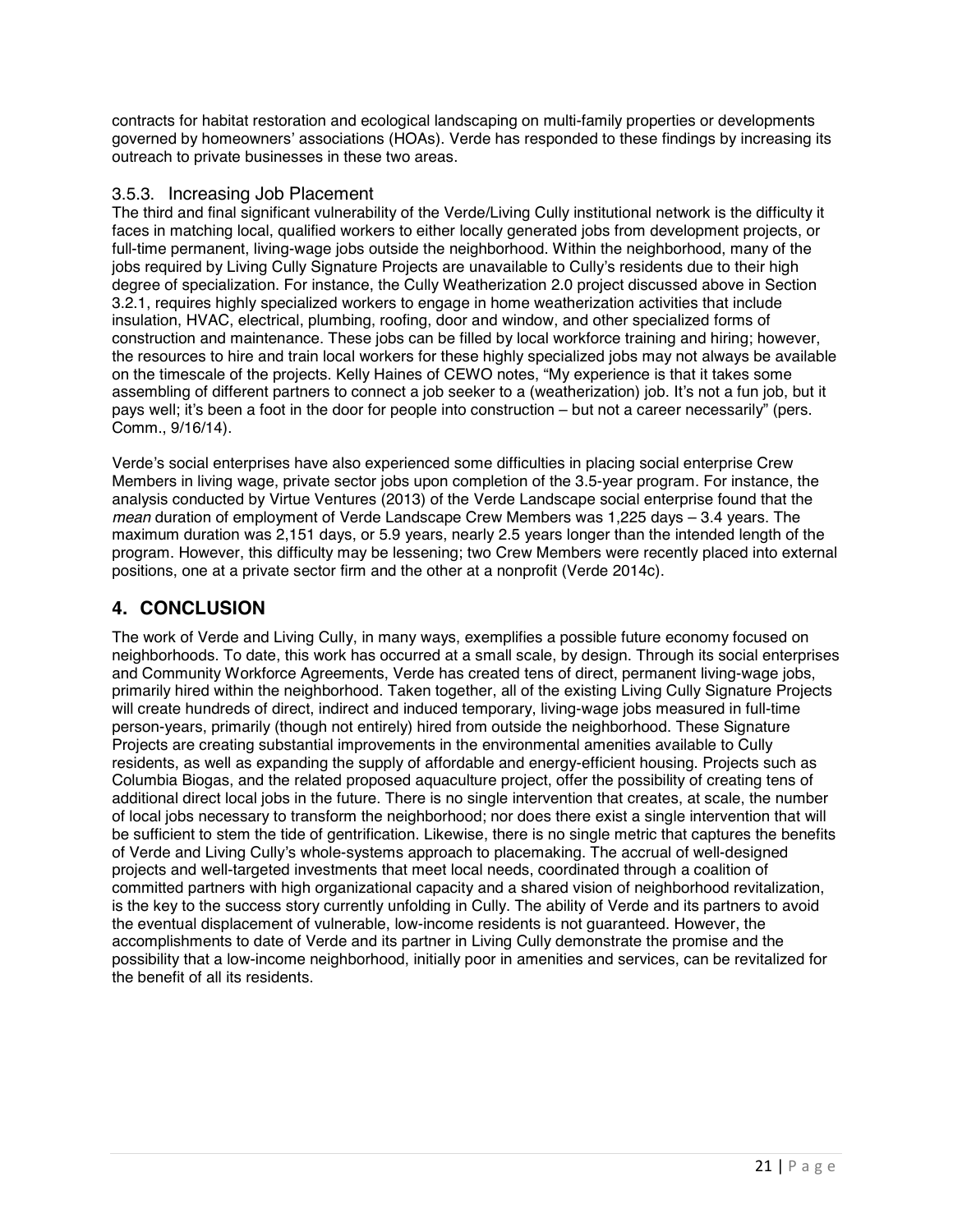# **REFERENCES**

Anderson, Jennifer (2014): "\$1.25 million allocation by Portland Parks and Recreation through System Development Charges." *Portland Tribune,* February 12, 2014. URL: http://portlandtribune.com/pt/9 news/210770-68476-city-funds-help-cully-park-plans-gel

Banuelos, Ricardo, Brooke Jordan, Rebecca Kennedy, Danell Norby, Erik Olson and Cary Watters (2013a): *Not In Cully: Anti-Displacement Strategies for the Cully Neighborhood.* Portland, Oregon: Living Cully: A Cully Ecodistrict.

URL: http://www.pdx.edu/usp/sites/www.pdx.edu.usp/files/A\_LivingCully\_PrinterFriendly\_0.pdf

Banuelos, Ricardo, Brooke Jordan, Rebecca Kennedy, Danell Norby, Erik Olson and Cary Watters (2013b): *Not In Cully: Anti-Displacement Strategies for the Cully Neighborhood: Background Documents.*  Portland, OR: Living Cully: A Cully Ecodistrict. URL: http://www.pdx.edu/usp/sites/www.pdx.edu.usp/files/B\_LivingCully\_BackgroundDocs.pdf

Bates, Lisa K. (2013): "Gentrification and Displacement Study: Implementing an Equitable Inclusive Development Strategy in the Context of Gentrification." *Urban Studies and Planning Faculty Publications and Presentations.* Paper 83.

BLS (2014): "May 2013 Metropolitan and Nonmetropolitan Area Occupational Employment and Wage Estimates: Portland-Vancouver-Hillsboro, OR-WA." URL: http://www.bls.gov/oes/current/oes\_38900.htm#37-0000

BLS (2014b): "Employee Benefits in the United States: Mach 2014." URL: http://www.bls.gov/news.release/pdf/ebs2.pdf

Brooks, Oakley (2014), "Crossing the Green Divide." *Commonplace,* Issue 2: New Pioneers. Portland, OR: Ecotrust. URL: http://commonplacemagazine.org/new-pioneers/crossing-the-green-divide/

City of Portland (2012): *Cully Main Street and Local Street Plans Project: Existing Conditions Report.*  Portland, OR: Bureau of Planning and Sustainability, Bureau of Transportation.

City of Portland (2014): *The Portland Plan.* http://www.portlandonline.com/portlandplan/

Clean Energy Works Oregon (CEWO) (2012): "Clean Energy Works High Road Outcomes: New Faces, Career Pathways and Increasing Influence." Portland, OR: Clean Energy Works Oregon. URL: http://www.cleanenergyworksoregon.org/about/community-benefits

Clean Energy Works Oregon (CEWO) (2014): "Cully Weatherization 2.0 Project." Portland, OR: Clean Energy Works Oregon. URL: http://www.cleanenergyworksoregon.org

Cully Blvd Alliance (2014): *Neighborhood Prosperity Initiative.* URL: http://www.cullyblvdalliance.org

Cusack, Tom (2011): "Census 2010: Census Tract in Cully Neighborhood is Most Racially and Ethnically Diverse Census Tract in Oregon; Multnomah County CT's Dominate Top 25." URL: http://oregonhousing.blogspot.com/2011/04/census-2010-census-tract-in-cully.html

Enelow, Noah (2014) "Verde Landscape SWOT: Strengths, Weaknesses, Opportunities, Threats." Portland, OR: Ecotrust.

Kocsis, Alyssa M. (2013): "Cully Park Pedestrian Safety Report." Portland, OR: Verde.

Living Cully (2014): "Memorandum of Understanding." Portland, OR: Living Cully: A Cully Ecodistrict. URL: http://www.verdenw.org/images/stories/documents/livingcullymouexecuted.pdf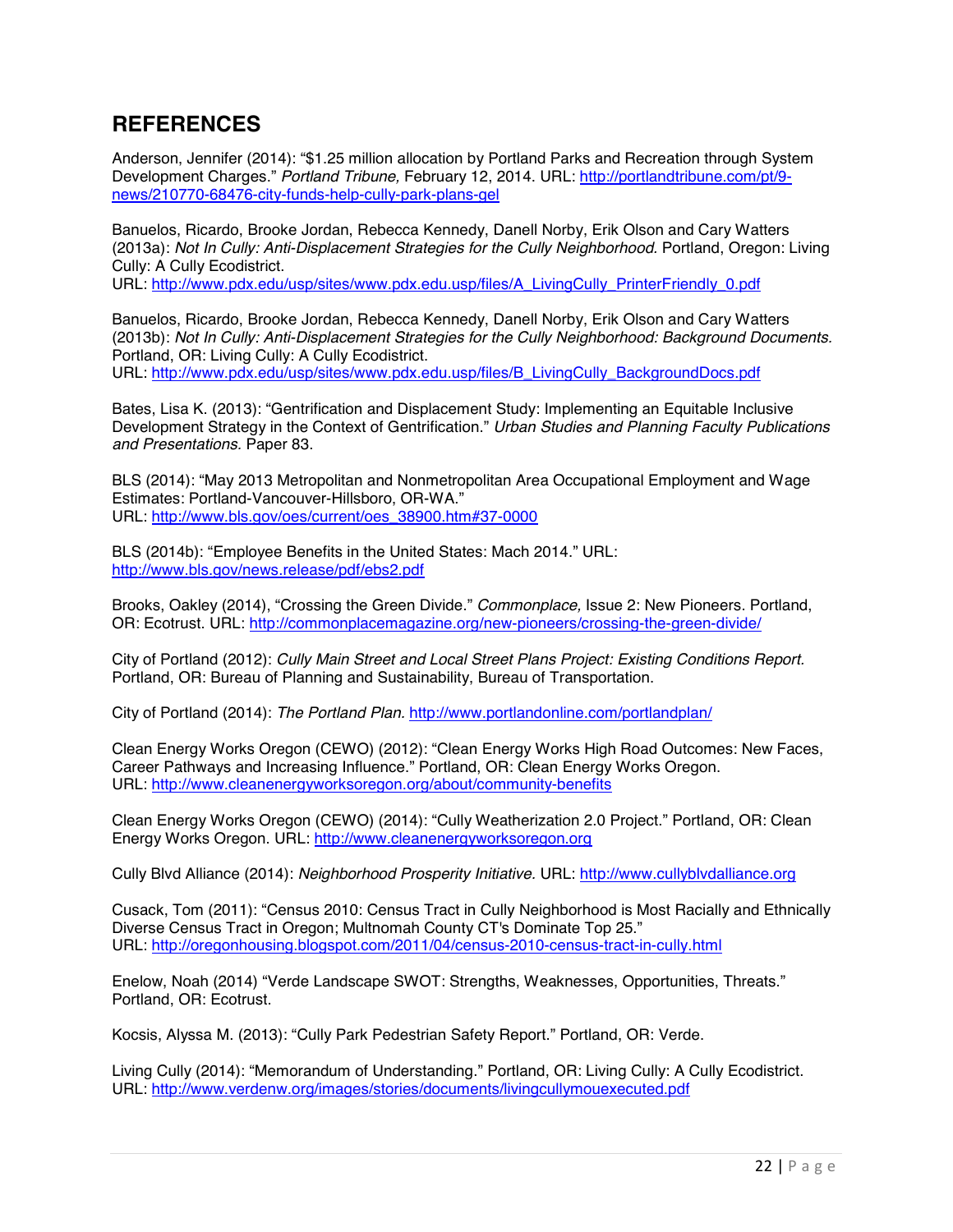Living Cully (2014b): "Let Us Build Cully Park! Project Totals." Portland, OR: Living Cully: A Cully Ecodistrict.

Lovell, Sarah Taylor (2010): "Multifunctional Urban Agriculture for Sustainable Land Use Planning in the United States." *Sustainability*, 2, 2499-2522. DOI: 10.3390/su2082499

MIT (2014): *Living Wage Calculator: Portland, Oregon.* URL:http://livingwage.mit.edu/places/4105159000

Portland Development Commission (2014): "Neighborhood Prosperity Initiative and Main Street Network." URL: http://www.pdc.us/for-businesses/business-district-programs-support/neighborhood-prosperity.aspx

Portland Parks and Recreation (2008): "Thomas Cully Park Master Plan." Portland, OR: City of Portland Parks and Recreation.

US Census Bureau (2014): "QuickFacts: Multnomah County, Oregon." URL: http://quickfacts.census.gov/qfd/states/41/41051.html

Verde (2013): "Park Outcomes: 8/8/2013." Portland, OR: Verde.

Verde (2013b): "Individual Learning Plans: Samples." Portland, OR: Verde.

Verde (2014). "Portland Parks & Recreation Invests \$1.25 million in Cully Park." Portland, OR: Verde.

Verde (2014b). "Current Partnerships." URL: http://www.verdenw.org/about-us/partnerships/currentpartnerships

Verde (2014c). "Two Verde Landscape Crew members transition to jobs outside of Verde." URL: http://www.verdenw.org/about-us/verde-news/240-two-verde-landscape-crew-members-transitionto-jobs-outside-of-verde

Verde (2014d): "Let Us Build Cully Park: Project Totals." Portland, OR: Verde.

Verde (2014e): "Cully Neighborhood Facts." Portland, OR: Verde. URL: http://www.verdenw.org/images/stories/documents/cully\_stats\_for\_website.pdf

Virtue Ventures (2013): "Verde Evaluation Approach: Ongoing Assessment of Crew Member Progress and Social Enterprise Performance." Seattle: Virtue Ventures.